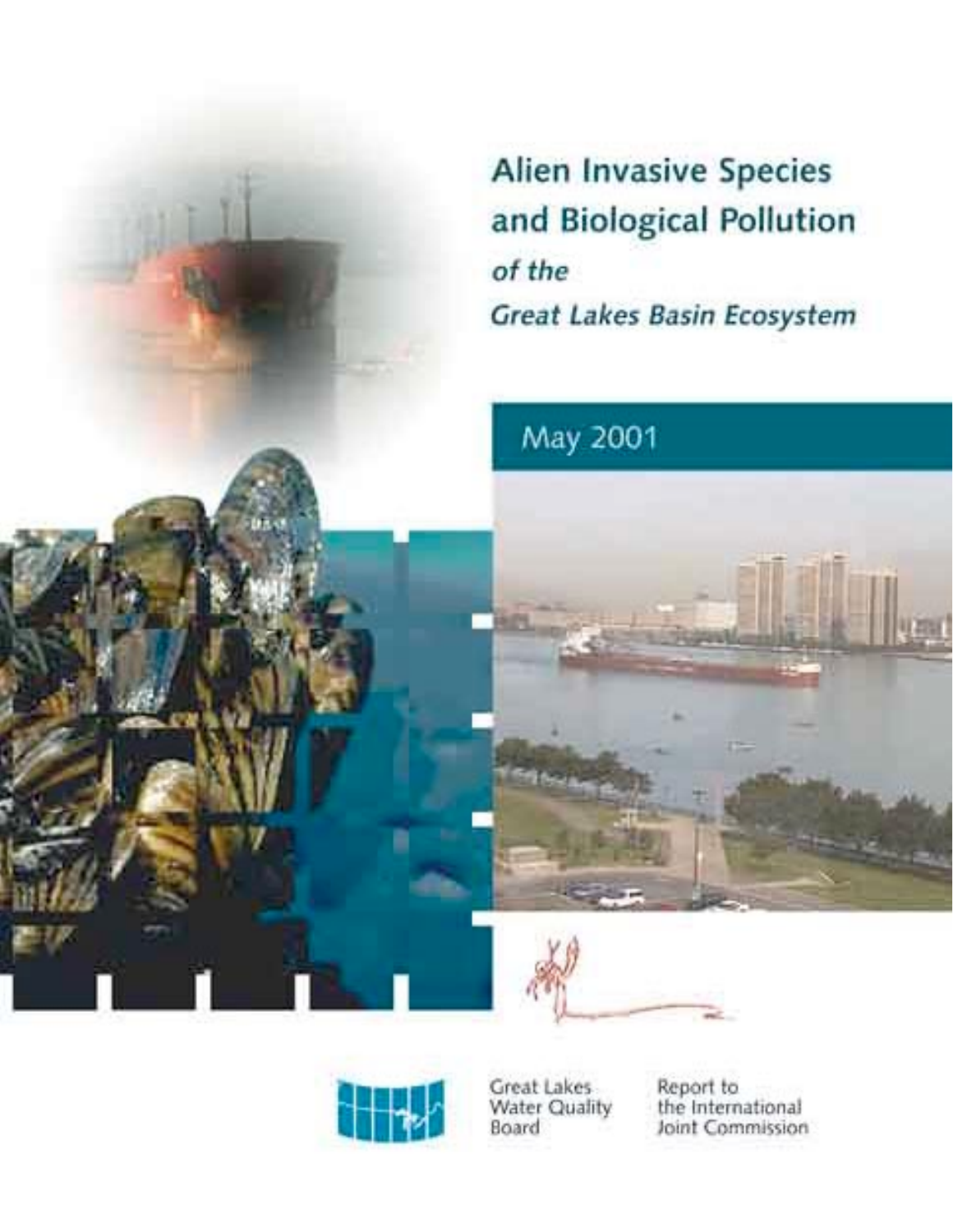# **Alien Invasive Species** and Biological Pollution of the Great Lakes Ecosystem

Prepared by the Great Lakes Water Quality Board of the International Joint Commission

Printed on recycled paper

May 2001

ISBN 1-894280-26-1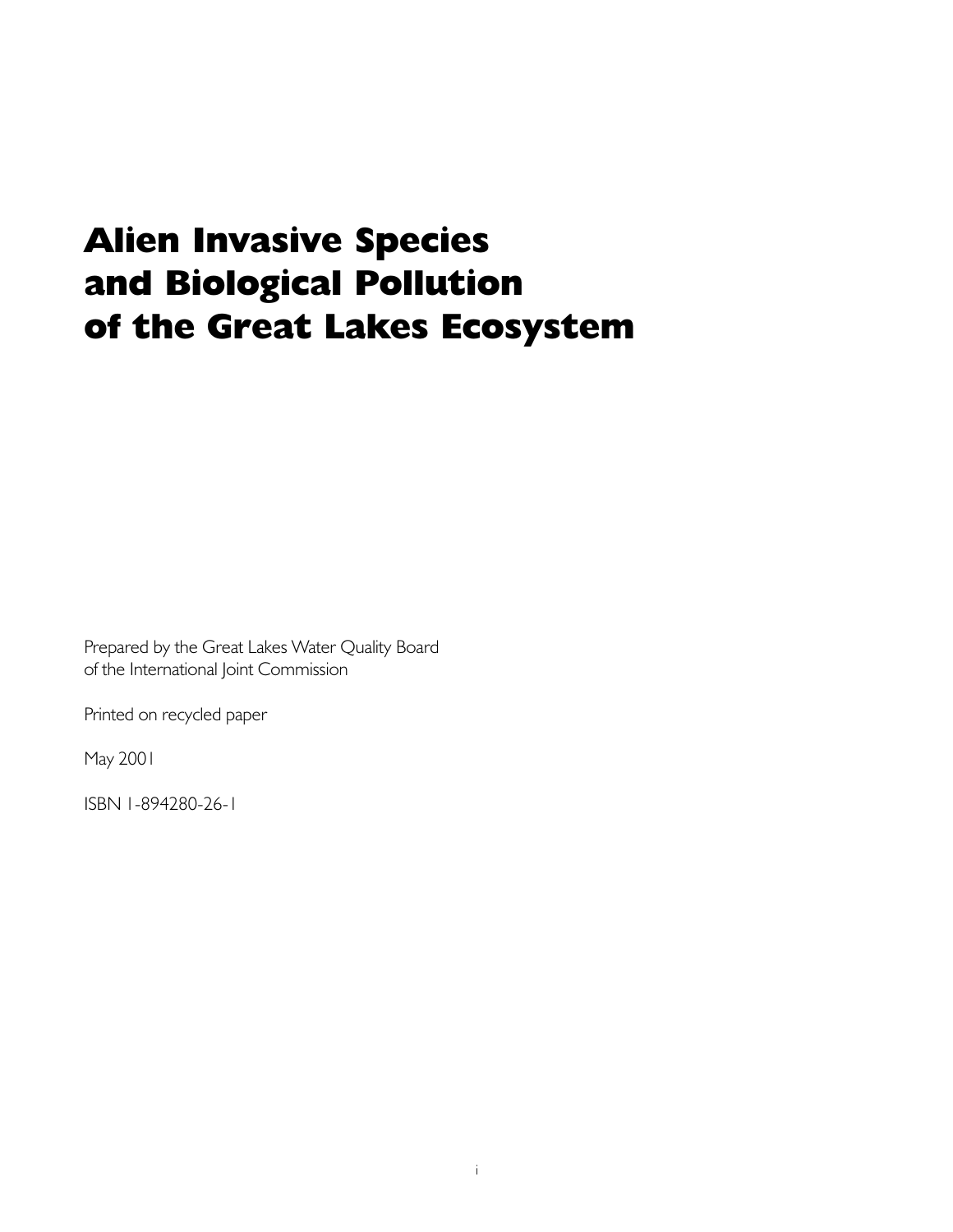## **Table of Contents**

|                | Summary                                                               |                |
|----------------|-----------------------------------------------------------------------|----------------|
| $\mathbf{I}$ . | Introduction                                                          | 3              |
|                | II. Alien Invasive Species in the Great Lakes Basin Ecosystem         | $\overline{4}$ |
| Ш.             | International Joint Commission and Alien Invasive Species             | 6              |
|                | IV. Ballast Water and Alien Invasive Species                          | $\overline{7}$ |
|                | V. The Great Lakes Water Quality Agreement and Alien Invasive Species | 12             |
|                | VI. Ballast Water and NOBOBs                                          | 3              |
|                | VII. Treatment Alternatives for Ballast Water                         | 4              |
|                | <b>VIII. Recommendations</b>                                          | 16             |
|                | IX. References                                                        | 21             |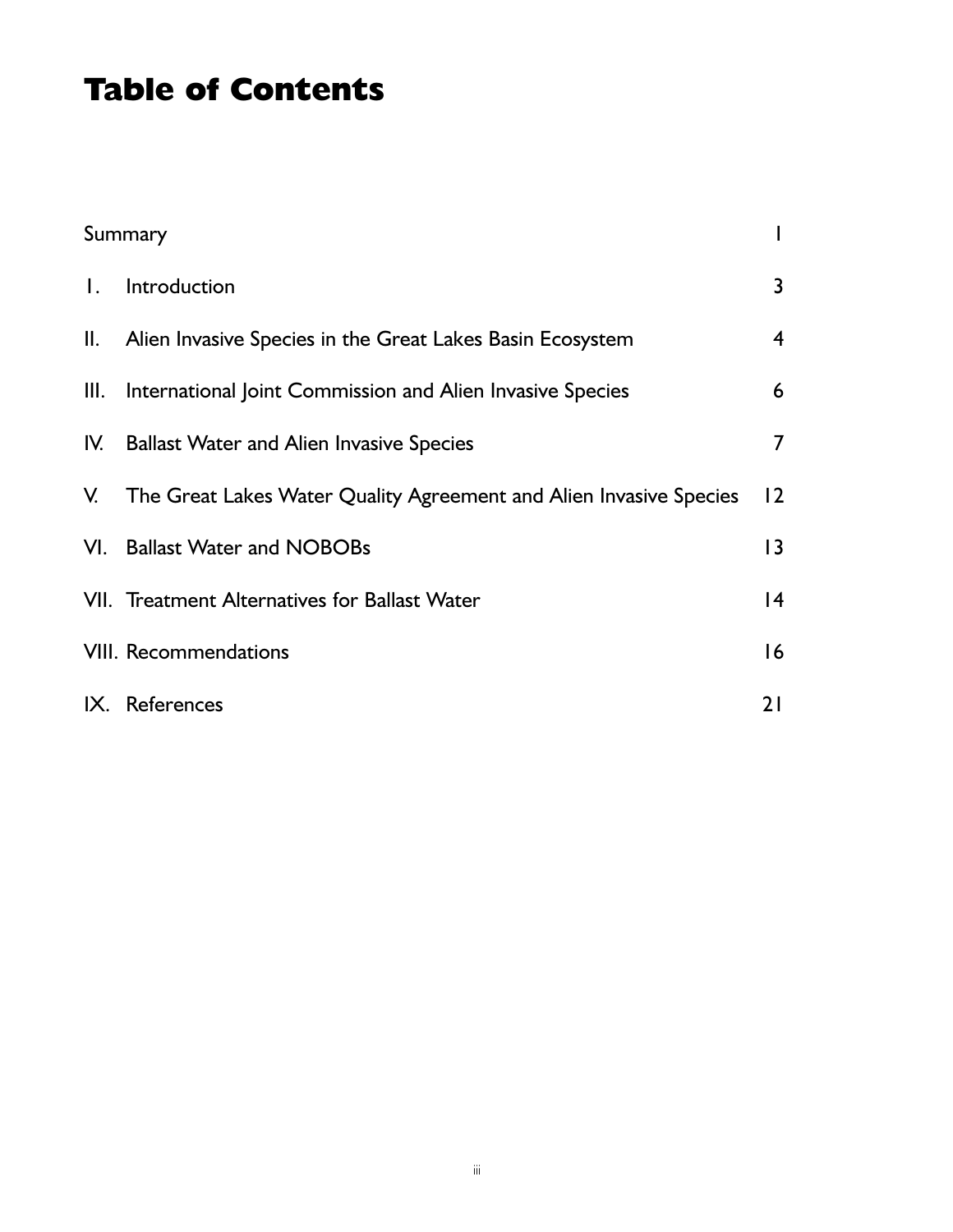### Acknowledgements ~ Photo and Illustration Use

| Page 4, top          | Center for Great Lakes and Quatic Species                                        |
|----------------------|----------------------------------------------------------------------------------|
| Page 4, bottom       | from Integrated Pest Management for Nuisance Exotics in Michigan Inland Lakes,   |
|                      | Department of Fisheries and Wildlife, Michigan State University                  |
| Page 5, top          | Center for Great Lakes and Aquatic Species                                       |
| Page 5, bottom       | from Integrated Pest Management for Nuisance Exotics in Michigan Inland Lakes,   |
|                      | Department of Fisheries and Wildlife, Michigan State University                  |
| Page 7, top          | from Integrated Pest Management for Nuisance Exotics in Michigan Inland Lakes,   |
|                      | Department of Fisheries and Wildlife, Michigan State University                  |
| Page 7, middle       | U.S. Army Corps of Engineers, Jerry Bielicki                                     |
| Page 7, bottom left  | <b>Bill Kovalak</b>                                                              |
| Page 7, bottom right | Don Schloesser                                                                   |
| Page 8, top          | Mills, E. et al., Journal of Great Lakes Research 19(1): 1-54. 1003, 1993.       |
| Page 8, bottom       | Lloyd's Register of Shipping                                                     |
| Page 10              | 1999 Annual Report of Lake Carrier's Association                                 |
| Page 14              | Don Schloesser, from Aquatic Nuisance Species Handbook for Government Officials, |
|                      | Michigan Department of Environmental Quality                                     |
| Page 20              | Center for Great Lakes and Aquatic Species                                       |
| Cover, top left      | U.S. Army Corps of Engineers, Jerry Bielicki                                     |
| Cover, top right     | Bruce Jamieson                                                                   |
| Cover, bottom left   | Center for Great Lakes and Quatic Species                                        |
| Cover, bottom right  | from Integrated Pest Management for Nuisance Exotics in Michigan Inland Lakes,   |
|                      | Department of Fisheries and Wildlife, Michigan State University                  |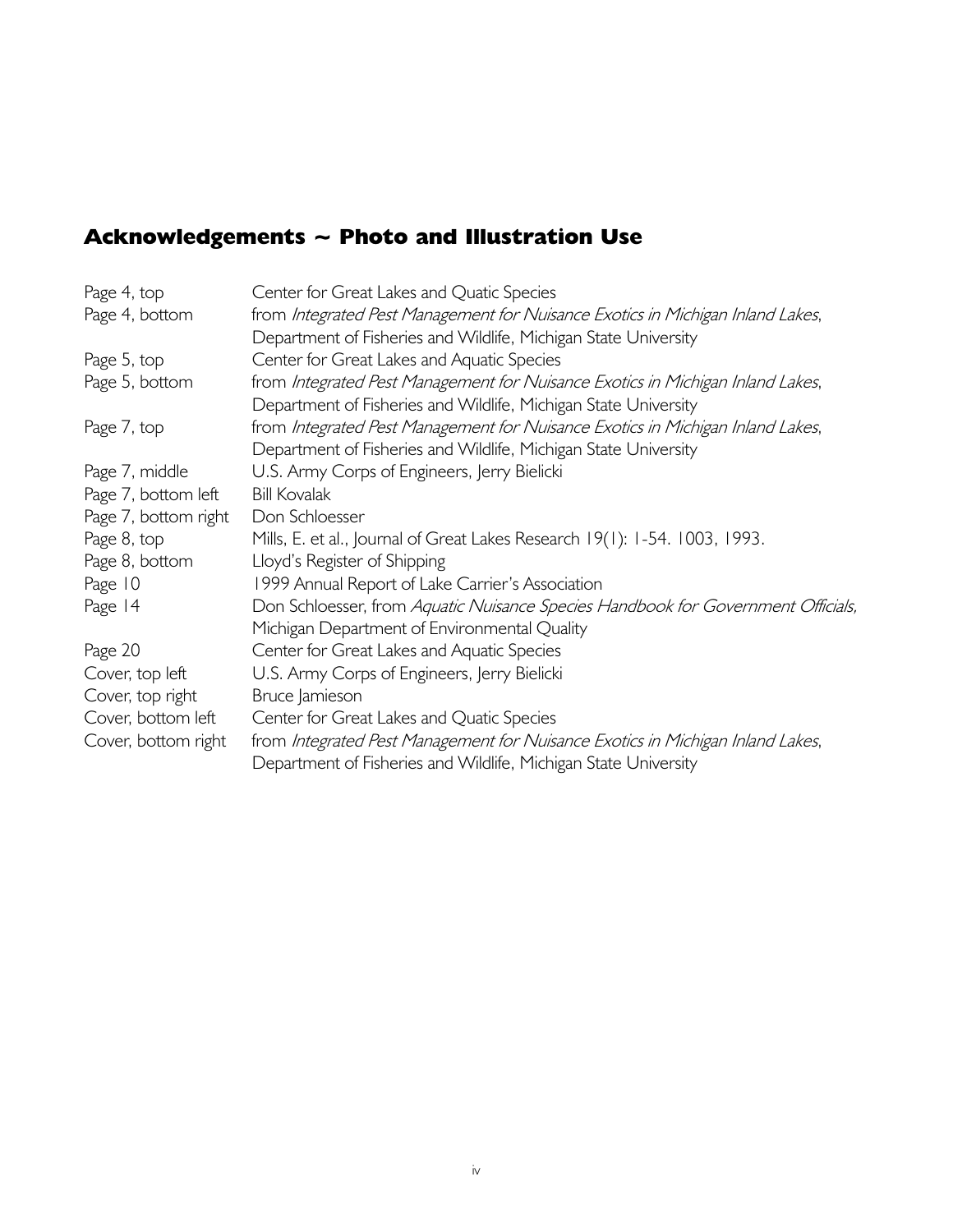### Summary

*The Great Lakes have been invaded by a succession of nonindigenous aquatic species, displacing important native species, interfering with beneficial human water uses and costing billions of dollars to control. Sources of alien invasive species to the Great Lakes basin include aquaculture, escapes from aquaria, ornamental ponds and research and educational facilities, canal and diversion water flows and release of live bait.*

*The discharge of ballast water from vessels coming from outside the U.S. and Canadian Exclusive Economic Zone, however, has been identified as the single most important source for alien invasive species entering the Great Lakes basin. Even more problematic is the fact that approximately 80 percent of the vessels entering the Great Lakes basin report "no ballast on board" (NOBOBs), thereby exempting them from current ballast water requirements, even though they typically contain a significant residual quantity of unpumpable ballast water and sediment. Available data indicate that living aquatic organisms in the residual ballast water have the potential to become successfully established when the residual ballast water is mixed with inflowing water and subsequently discharged in the Great Lakes basin.*

*In view of the serious environmental and economic consequences associated with nonindigenous or alien aquatic species becoming established in the Great Lakes via ballast water exchange, including the potentially-significant role of NOBOBs in this process, the Great Lakes Water Quality Board recommends a series of fundamental actions be undertaken to address this problem:*

As the core of a preventative, binational ap*proach for addressing the serious threat of alien invasive species (AIS) in the Great Lakes basin, the Commission should recommend to the Parties that effective binational ballast water*

*discharge standards be developed, implemented and enforced throughout the Great Lakes basin as rapidly as possible. Further, the Commission should recommend the Parties prohibit the discharge of ballast water of any type into the Great Lakes basin from ballasted vessels and from vessels reporting no ballast on board (NOBOBs), whatever their origin, that do not meet the binational standards while they are within the Great Lakes basin.*

- *ï To aid in achieving the binational ballast water discharge standards, the Commission should recommend that the Parties, in cooperation with shippers and other relevant stakeholders, facilitate an immediate and significant investment in resources directed to the development of effective, long-term ballast water treatment technologies (e.g., filtration, ultraviolet light, heat, ozone), either onboard vessels or through onshore facilities. The Parties should also facilitate research directed to studying the life cycles of alien species with the greatest potential for invading the Great Lakes basin ecosystem, including identification of their potential interactions with, and impacts on, indigenous aquatic species.*
- Until acceptable long-term treatment technolo*gies are developed for treating ballast water to achieve the binational discharge standards, the Commission should recommend that the Parties give serious consideration to chemical treatment of ballast water as a short-term, emergency measure for all vessels entering the Great Lakes from outside the Exclusive Economic Zone. To facilitate the short-term, emergency use of chemical treatment, the Commission should recommend that the Parties, in cooperation with shippers and other relevant stakeholders, undertake appropriate testing and evaluation activities*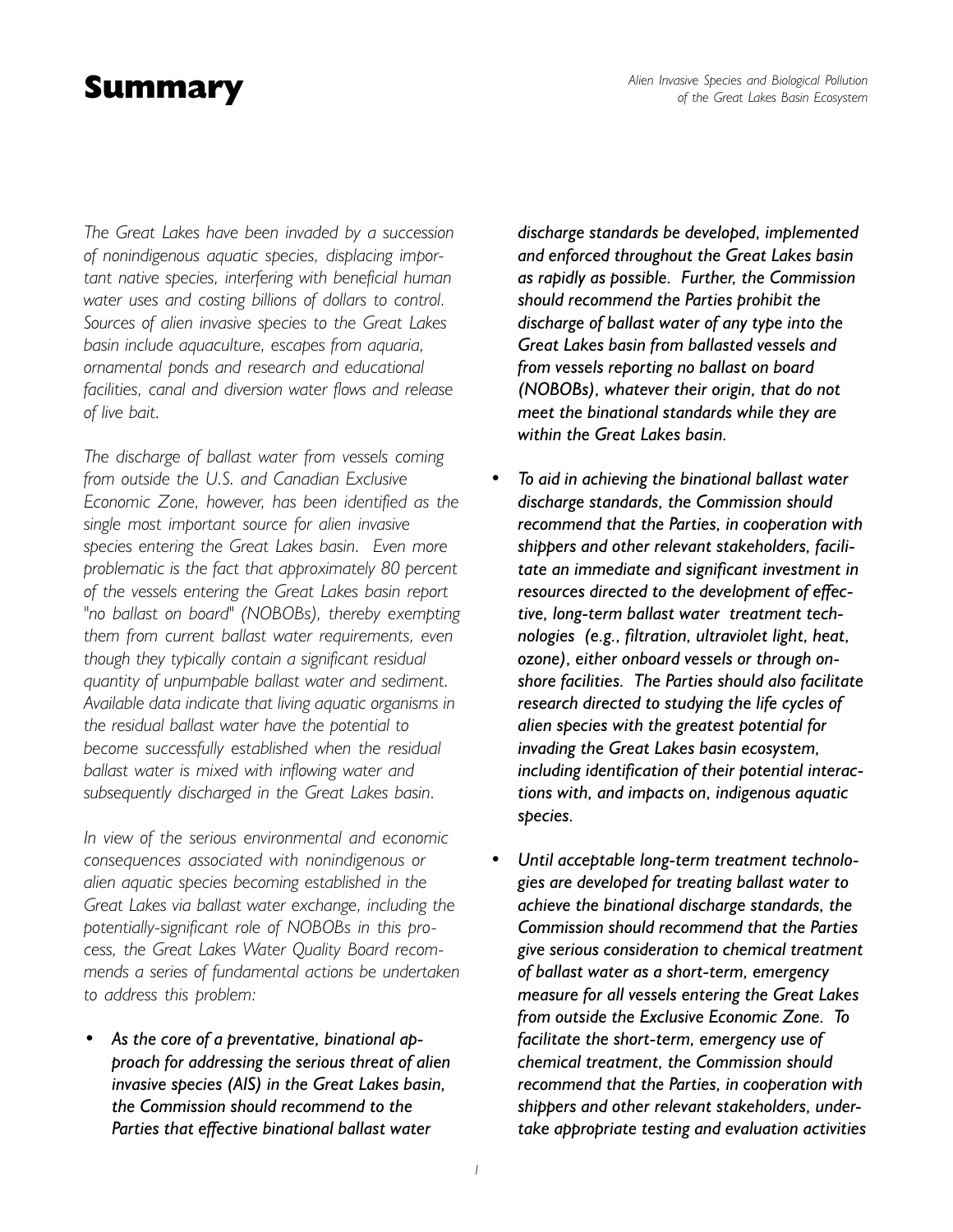*to determine the efficacy of alternative chemicals, including effective biocide chemical dosages, relative costs, onboard handling requirements and vessel safety, and potential environmental impacts of treated ballast water discharges. The Parties should develop and apply a uniform protocol for evaluating the results from the testing and evaluation program for application throughout the Great Lakes basin.*

- *ï The Commission should recommend to the Parties that shippers and other relevant stakeholders immediately implement best management practices for ballast tank sediment control for all vessels entering the Great Lakes basin. The Commission should also recommend that the Parties undertake a program to publicly recognize the efforts of shippers engaged in good management practices.*
- *ï The Commission should recommend to the Parties that, as rapidly as possible, shippers incorporate vessel design modifications as appropriate for existing and new vessels, as a means of facilitating ballast water exchange on the open seas, and the effectiveness of other measures being considered (e.g., chemicals, filtration, ultraviolet light, heat) for treating ballast water to meet binational discharge*

*standards. The Commission should also assist the Parties as appropriate in their interactions with the International Maritime Organization on the issue of vessel design modifications as a means of addressing the problem of alien invasive species in ballast water.*

*ï The Commission should recommend that the Parties develop and implement effective contingency plans for responding to (i) the accidental discharge of untreated ballast water resulting from a collision or grounding of a vessel in the Great Lakes basin; (ii) the initial discovery of a new alien invasive species in the Great Lakes basin ecosystem; and (iii) the discovery of an alien invasive species in a region previously thought to be free of such organisms. The Commission should also recommend that the Parties clearly identify the responsible agencies and lines of authority for addressing alien invasive species in the Great Lakes basin, and ensure the information is readily available throughout the basin. Further, the Commission should recommend that the Parties facilitate systematic monitoring throughout the Great Lakes basin as a means of assessing the extent of current infestations, as well as facilitating early detection of new alien invasive species.*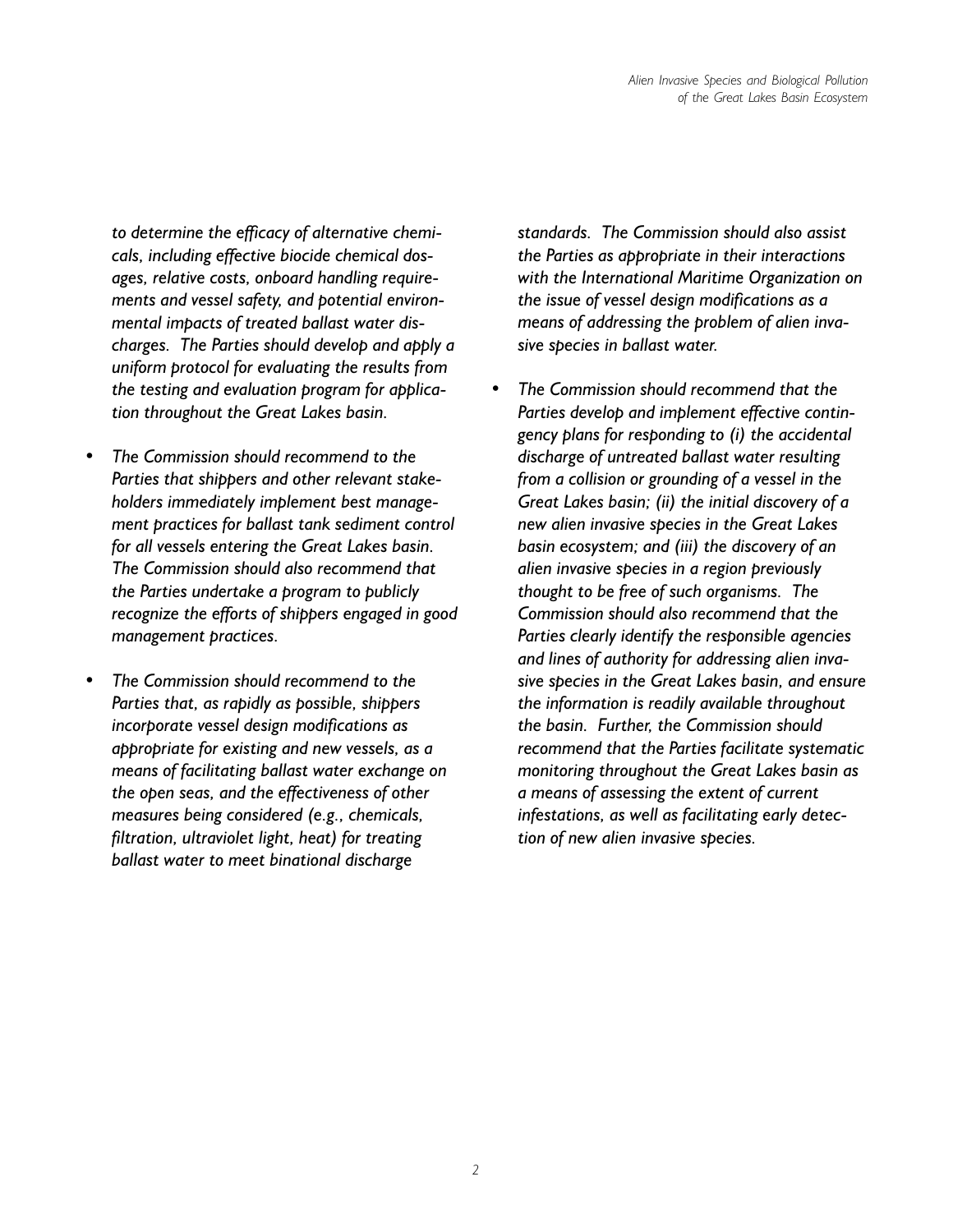## I. Introduction

*Aquatic and terrestrial ecosystems are of fundamental environmental and economic importance, and perform many beneficial functions, such as nutrient recycling, waste assimilation and water purification. The concept of ecosystems is important because it embodies a key insight about life on earth; namely, that everything is related to and interrconnected to everything else. Thus, actions in one part of an ecosystem can have significant impacts in other parts of the ecosystem.*

*Events that disrupt ecosystem functions can be natural or human in origin, with potentially serious environmental consequences in either case. Volcanoes, hurricanes and floods are natural events. One serious human-induced ecosystem disruption is the intentional or accidental introduction of living organisms, including phytoplankton, zooplankton, invertebrates, mollusks, viruses, bacteria, protozoa and fish, from one ecosystem into another. In the absence of* *natural controls, which exist in their original locations (e.g., pathogens, parasites, predators and environmental conditions), introduced nonindigenous or alien species may grow unabated and become established in the new location, seriously disrupting the new ecosystem through the extirpation of native plant and animal species, alteration of existing food chains, and destruction of indigenous biological communities. In fact, after habitat destruction, alien invasive species is the second leading cause of extinction of native aquatic species.*

*The successful establishment of alien species in a new location can disrupt human water uses, resulting in significant economic impacts, including destruction of commercial and sports fisheries, and interference with or denial of a range of beneficial human water uses such as drinking water, irrigation, hydropower, recreation and others.*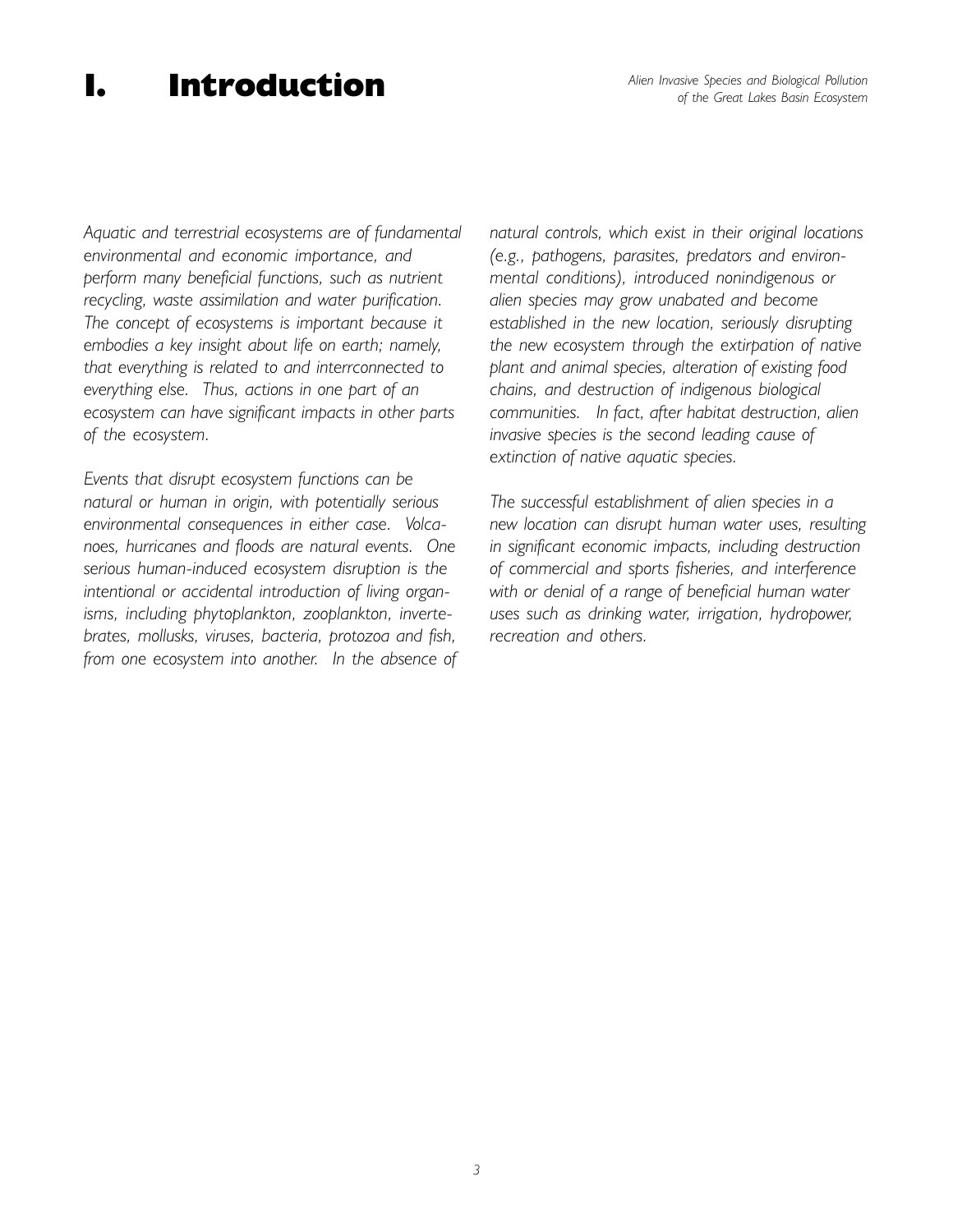*Alien Invasive Species and Biological Pollution of the Great Lakes Basin Ecosystem*

# II. Alien Invasive Species in the Great Lakes Basin Ecosystem

*Alien invasive species have already caused serious environmental problems in major North American water systems, including the San Francisco Bay and Delta, Gulf of Mexico, Chesapeake Bay, upper Mississippi River, and Pacific and Atlantic coastal ecosystems (Ricciardi and MacIsaac, 2000).*

*Data collected over the past few decades identify the Great Lakes basin as one of the hardest-hit areas in North America with more than 160 nonindigenous aquatic species becoming established since the early 1800s, particularly since the expansion of the St. Lawrence Seaway in 1959. The problem has become more severe within the past two decades. It is estimated that at least 70 percent of nonindigenous aquatic species discovered in the Great Lakes since 1985 are native to freshwater and brackish water systems in other parts of the world, particularly the Black, Caspian and Azov seas of Eastern Europe (Great Lakes Panel on Aquatic Nuisance Species, 1998; Michigan Department of Environmental Quality, 1999; Ricciardi and MacIsaac, 2000).*

*Prominent examples of invasive aquatic species that have caused serious environmental and/or economic impacts after their introduction into the Great Lakes basin since the mid-1980s include:*

*ï zebra mussel (Dreissena spp.) ó Detected in 1988, this small mussel attaches to hard submerged surfaces. It forms densely-layered colonies comprising thousands of organisms per square meter, thereby easily clogging water intake structures of drinking water facilities, irrigation systems and hydropower plants, necessitating expensive and time-consuming removal efforts. It also has had major ecosystem impacts on indigenous mussel populations throughout the Great Lakes basin;*



*zebra mussels*

*eurasian ruffe (Gymnocephalus cernuus*) — *Detected in 1986, this small fish feeds on the eggs of native whitefish and competes with more desirable fish species for available food supplies. Population declines of yellow perch up to 75 percent have been observed in areas where ruffe are established;*



*eurasian ruffe*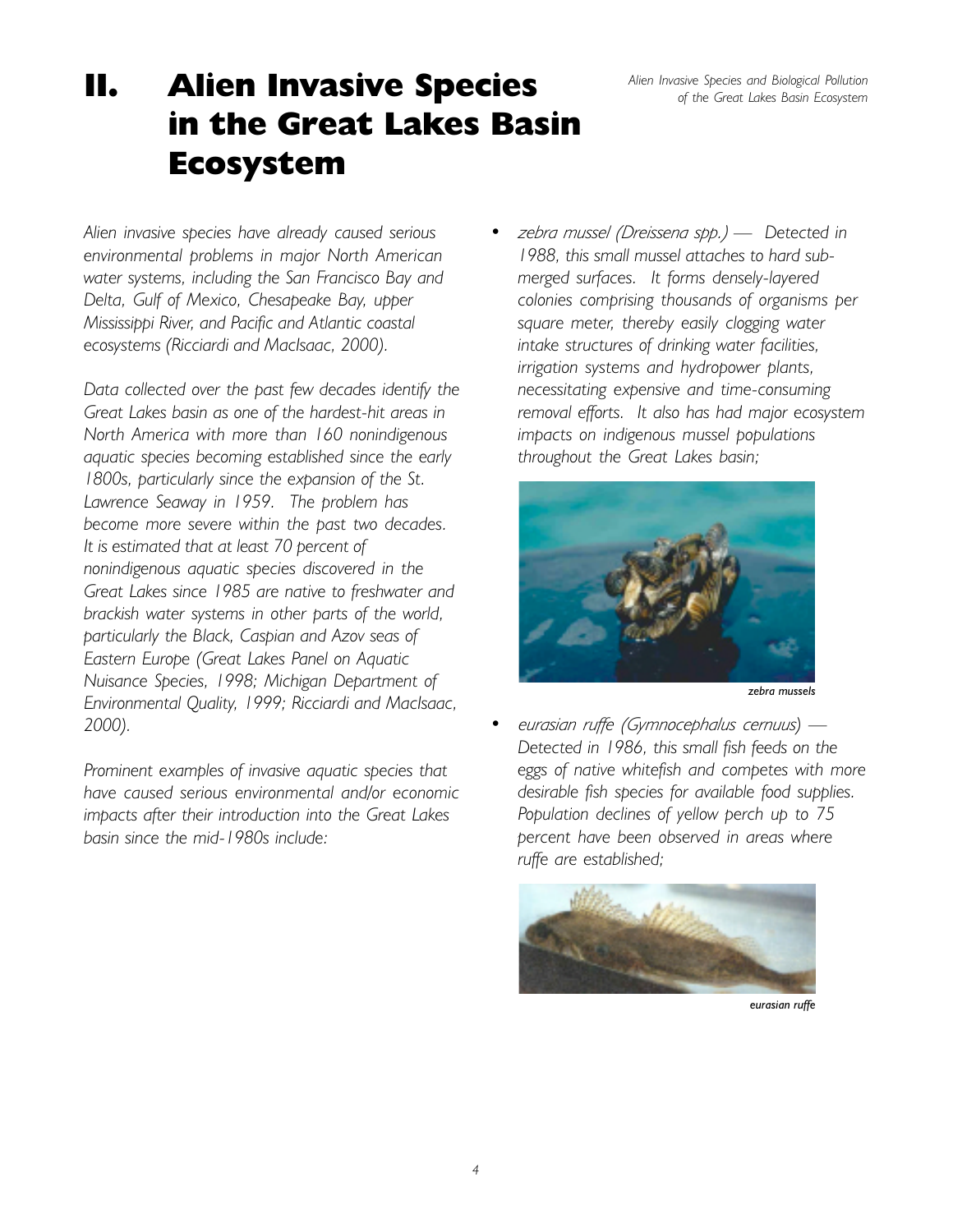*round goby (Neogobius melanostomus*) — This *small fish competes directly with native fish species for available food sources. Detected in 1990, it also is a predator of the eggs and young of native species;*



*round goby*

#### *and*

*ï fishhook water flea (Cercopagis pengoi) ó This tiny, predacious zooplankton can dramatically affect indigenous plankton populations. Detected in 1998, it competes directly with young fish for the available food supply. In the summer, it can achieve high population densities, forming "clumps" that can entangle the fishing lines of anglers.*

*fishhook water flea*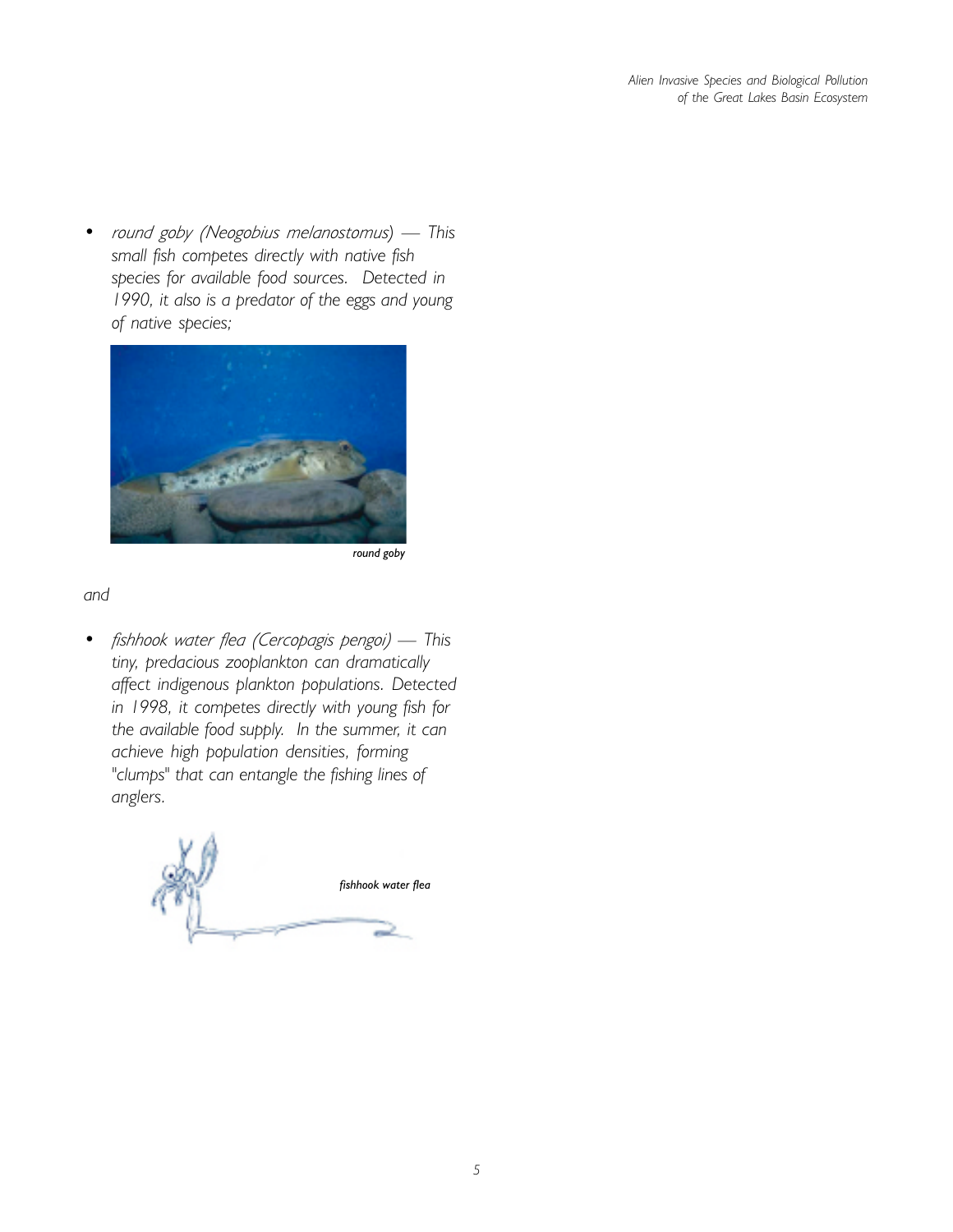# III. International Joint Commission and Alien Invasive Species

*The Boundary Waters Treaty of 1909 between the United States and Canada provides principles and mechanisms to help prevent and resolve disputes along their common border, focusing on water quantity and quality issues. The Treaty also established the International Joint Commission (IJC), giving it the fundamental mandate of assisting the two governments to develop solutions to problems involving transboundary environmental issues referred to it by them. Article IV of the Treaty provided general guidance to the IJC regarding water quality issues, in stating that ì....it is further agreed that the waters herein defined as boundary waters and water flowing across the boundary shall not be polluted on either side to the injury of health or property on the other.î It is interesting to note that the IJC identified ballast water discharges as an early concern in a 1914 report on pollution of boundary waters. The initial focus was on public health concerns related to the discharge of polluted ballast water near drinking water intakes.*

*The Great Lakes Water Quality Agreement, originally signed in 1972, revised in 1978, and further amended in 1983 and 1987, also provides substantial guidance regarding relevant IJC activities to address alien invasive species. Article II of the Agreement states that the purpose is "...to restore and maintain the chemical, physical, and biological integrity of the waters of the Great Lakes Basin Ecosystem,î includ-* *ing development and implementation of coordinated planning processes and best management "...to ensure adequate control of all sources of pollution." Article VI calls for programs and measures for abatement and control of pollution from shipping sources, including establishment of a "...coordinated system of surveillance for the enforcement of regulations of oil, hazardous polluting substances, or other pollution" by the United States and Canadian Coast Guard.*

*The IJC is also involved with the binational Great Lakes Panel on Aquatic Nuisance Species (1998). This regional panel of the U.S. federal Aquatic Nuisance Species Task Force is developing recommendations to identify Great Lakes priorities, coordinate research, information and education efforts, implement public awareness efforts, and make recommendations to address this problem.*

*ì....it is further agreed that the waters is further agreed that the waters herein defined as boundary waters defined waters and water flowing across the bound- and across the boundary shall not be polluted on either side ary polluted side to the injury of health or property on the injury health or property on the other the other.î*

*Article IV of the Treaty*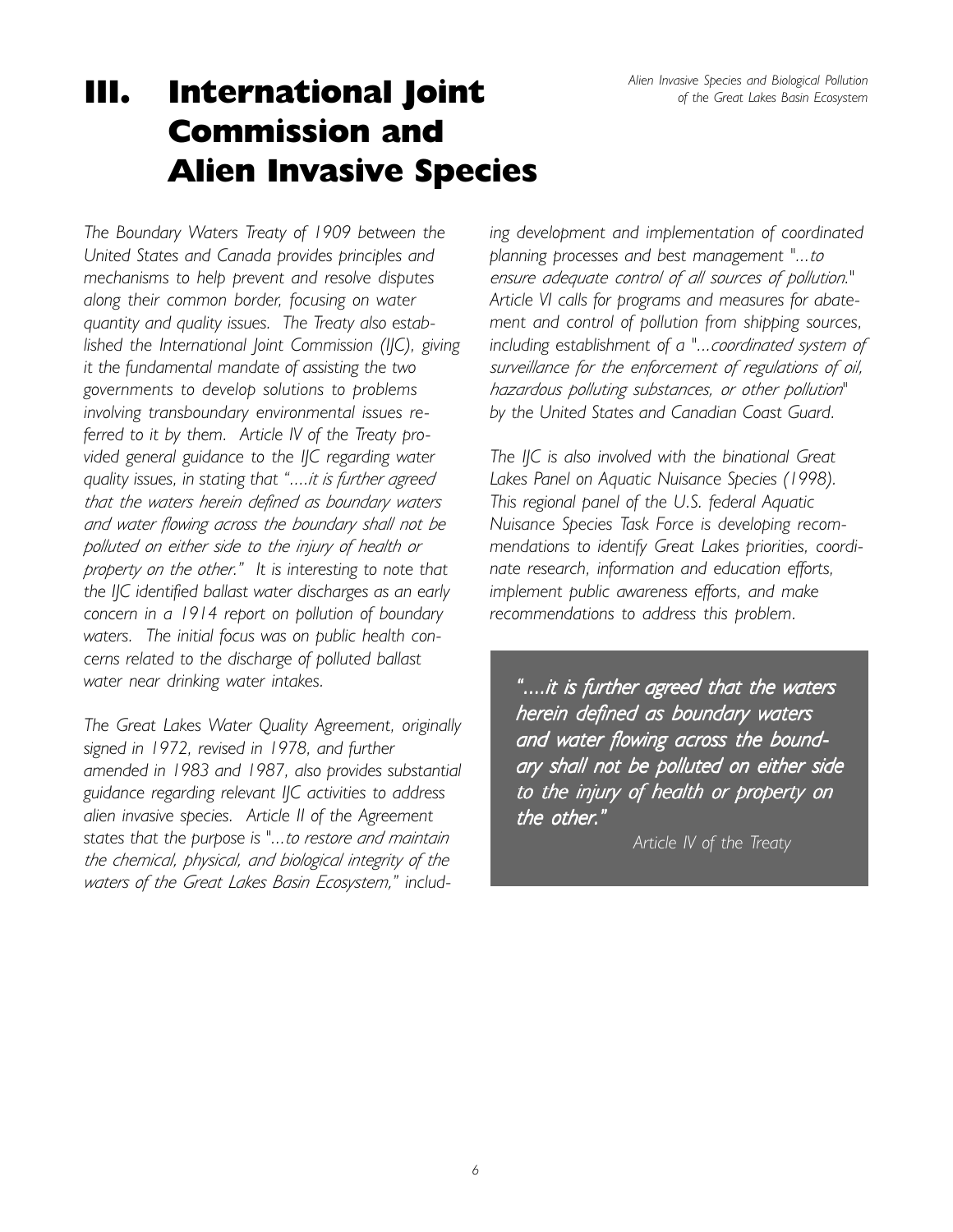## IV. Ballast Water and Alien Invasive Species

*There are many potential sources for alien invasive species to enter the Great Lakes basin, each with its own characteristics. They include:*

- *ï ballast water discharged from shipping vessels;*
- *ï transport in canal and diversion water flows;*
- *ï discard of invasive species used as live bait;*
- *ï escape of invasive species from aquaculture activities;*
- *ï gardening or horticulture of invasive species;*
- *ï discharge or escape of invasive species from aquaria and ornamental ponds;*
- *ï sale and use of live invasive species as food organisms;*
- *ï creation of transgenic organisms; and*
- *ï discharge or escape of invasive species from research and educational facilities.*

*The Great Lakes Water Quality Board believes all these potential sources deserve more intensive research and evaluation within the context of an ecosystem approach to the problem of alien invasive species. With this document, however, the Great Lakes Water Quality Board wishes to focus the attention of the Commission on one of the major, if not the most important*, source for alien invasive *species entering the Great Lakes basin ecosystem; namely, the discharge of ballast water from shipping*



*recreational boats are a significant vector from spreading invasive species*



*sea-going vessels visit the Great Lakes from all parts of the world*



zebra mussels fatally encrust a Great Lakes clam *zebra mussels immobilize a Great Lakes crayfish*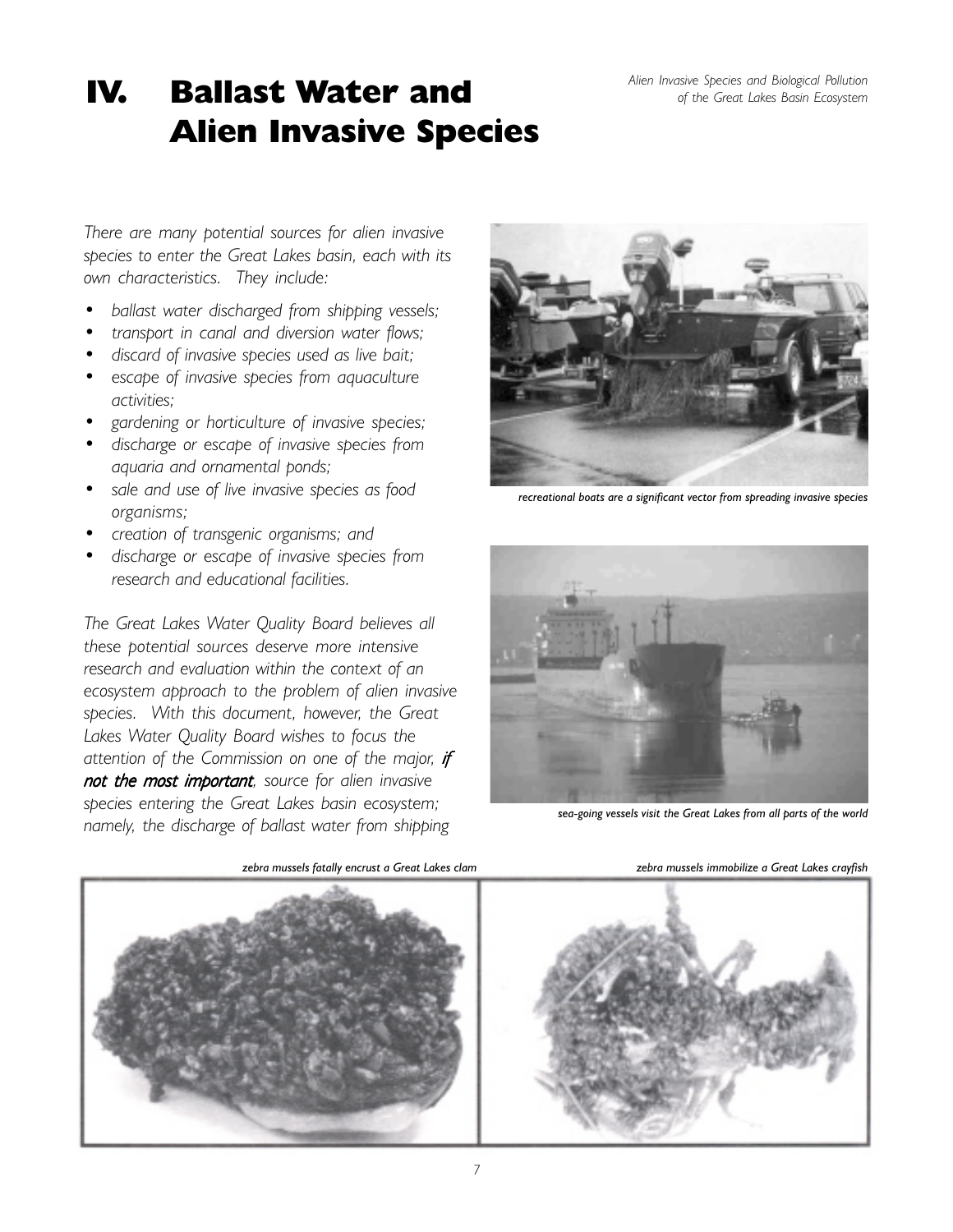

#### *Entry Mechanisms of Exotic Species Entry Mechanisms Exotic into the Great Lakes*

*vessels entering the Great Lakes. Vessels containing ballast water will inevitably discharge the water, and any aquatic organisms contained in it, at a different location from which it was collected. Thus, all ballast water discharges, particularly those involving water collected at distant locations, carry a risk of introducing alien species into a new aquatic environment, which may be more conducive to their growth and reproduction than their original home. The successful establishment of zebra mussels, round goby and other alien species in the Great Lakes basin in recent years clearly demonstrated the significant environmental and economic consequences associated with this risk. The role of vessels that enter the Great Lakes basin reporting "no ballast on board" is of particular concern in regard to alien invasive species.*

*The taking on of ballast water is a long standing practice in the shipping industry, as a means of enhancing the safety of ship operation by increasing vessel stability and maneuverability. Because cargo serves the same purpose, a ship loaded with cargo will*

#### *Timeline of Introductions imeline of in the Great Lakes*



*typically not contain large quantities of ballast water. However, a ship containing ballast water will typically discharge the water when it takes on new cargo.*

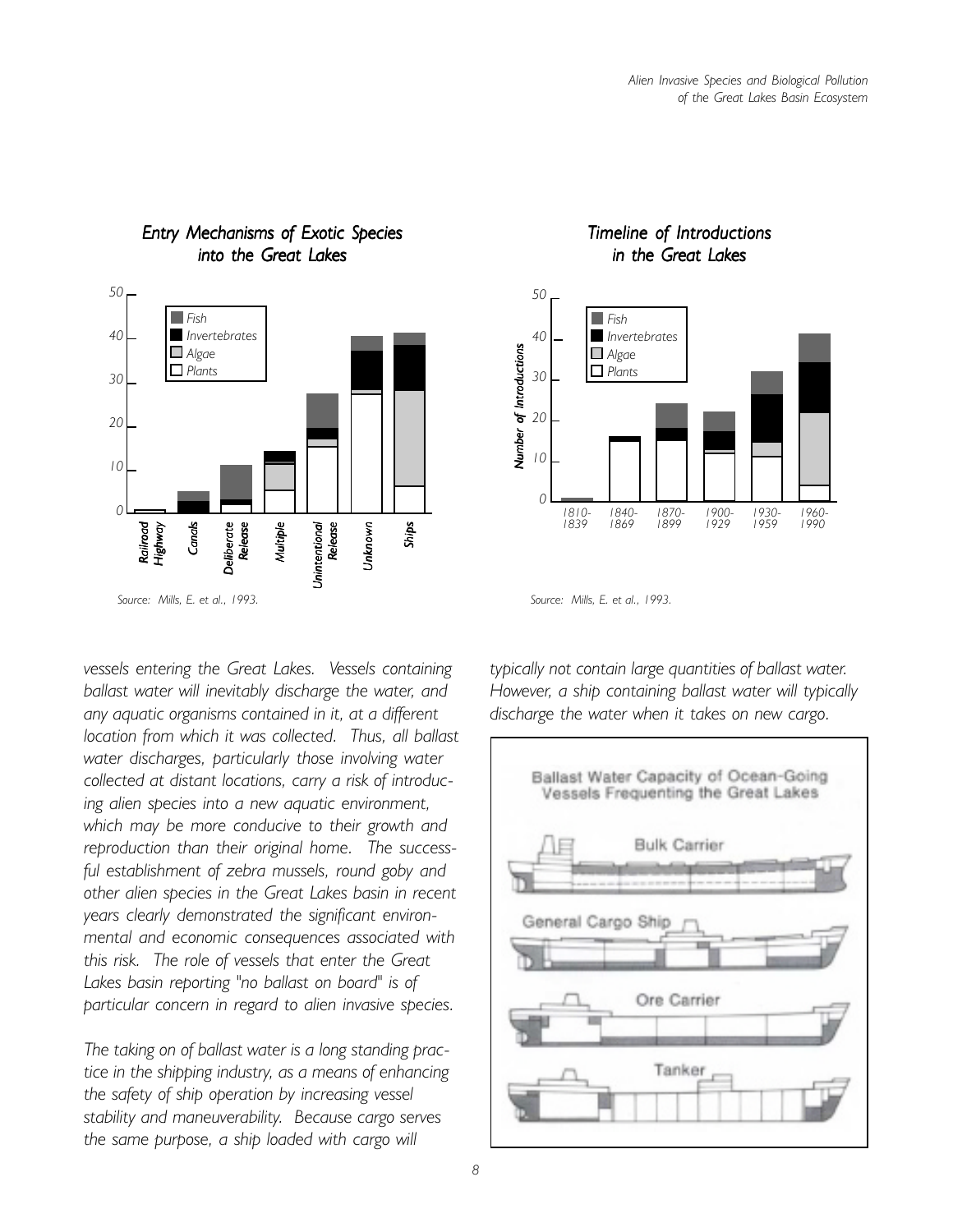*Living aquatic organisms also can be pumped aboard a vessel as it takes on ballast water. A substantial number of these organisms can survive in the shipís ballast tanks and be transported long distances from their original sources. As an example, 367 species of living animals and plants were found in the ballast water of a single ship traveling between Japan and Coos Bay, Oregon (Mackey et al, 2000). It is estimated that approximately 10 billion tonnes of ballast water are discharged in different locations around the world each year, and that about 3,000 species are being transported in the ballast water of ships on any given day. When the ballast water is subsequently discharged into a waterbody at a distant location, the surviving aquatic organisms contained are also discharged. If the aquatic organisms become established and reproduce successfully in the new location, major ecosystem disruptions can result, usually to the detriment of the native biological community.*

*It is estimated that about 75 percent of the nonindigenous flora and fauna introduced into the Great Lakes basin since 1970 can be attributed to ballast water discharges into the Great Lakes from Eurasian ships. Unfortunately, some have resulted in enormous environmental and economic consequences. A growing number of alien aquatic species, for example, already threaten the annual \$4.5 billion (US) sports and commercial fishery in the Great Lakes basin. Further, it has cost each large municipal and industrial water user in the Great Lakes basin an average of \$360,000 (US) each year to control zebra mussels. It is estimated that zebra mussel control measures have required an expenditure of over \$1 billion (US) since 1989. With a continuing influx of vessels from distant ports, there is a significant potential that new invasive aquatic species could be introduced, causing equally serious, or even greater, environmental and economic problems in the Great Lakes basin in the future.*

*The Great Lakes commercial shipping industry comprises both U.S. and Canadian vessels operating exclusively within the Great Lakes, as well as foreign flag vessels that come to the Great Lakes from every continent and climatic zone in the world. It is estimated that between 500 to 600 foreign flag vessels enter the Great Lakes each year. Because they come from ports outside the Great Lakes, the possibility that these vessels will unintentionally introduce alien invasive species to the Great Lakes via ballast water discharges is enhanced. It is noted that there is an existing regulatory basis for attempting to address the problem of alien invasive species in the ballast water of vessels entering the Great Lakes basin from outside the U.S. or Canadian Exclusive Economic Zone. Such vessels are currently required to exchange their ballast water outside the 200 nautical-mile Exclusive Economic Zone, ideally in water at least 2,000 meters deep. The U.S. Coast Guard monitors compliance with this requirement by testing the ballast water of all vessels entering the Great Lakes at the Snell Locks at Massena, New York, regardless of their ultimate destination in the Great Lakes basin.*

*The United States implemented regulations in 1993 to prevent the discharge of untreated ballast water from vessels inbound to the Great Lakes. Inbound vessels have the option of either exchanging ballast water on the open sea with highly saline seawater, retaining ballast water onboard the vessel, using an approved, environmentally-sound alternative disposal method, discharging ballast water to an approved, onshore treatment facility, or exchanging their ballast water in other areas approved by the U.S. Coast Guard.*

*The rationale for ballast water exchange on the open sea is to exchange ballast water taken from distant locations with saline ocean water, thereby diminishing the possibility that aquatic organisms contained in*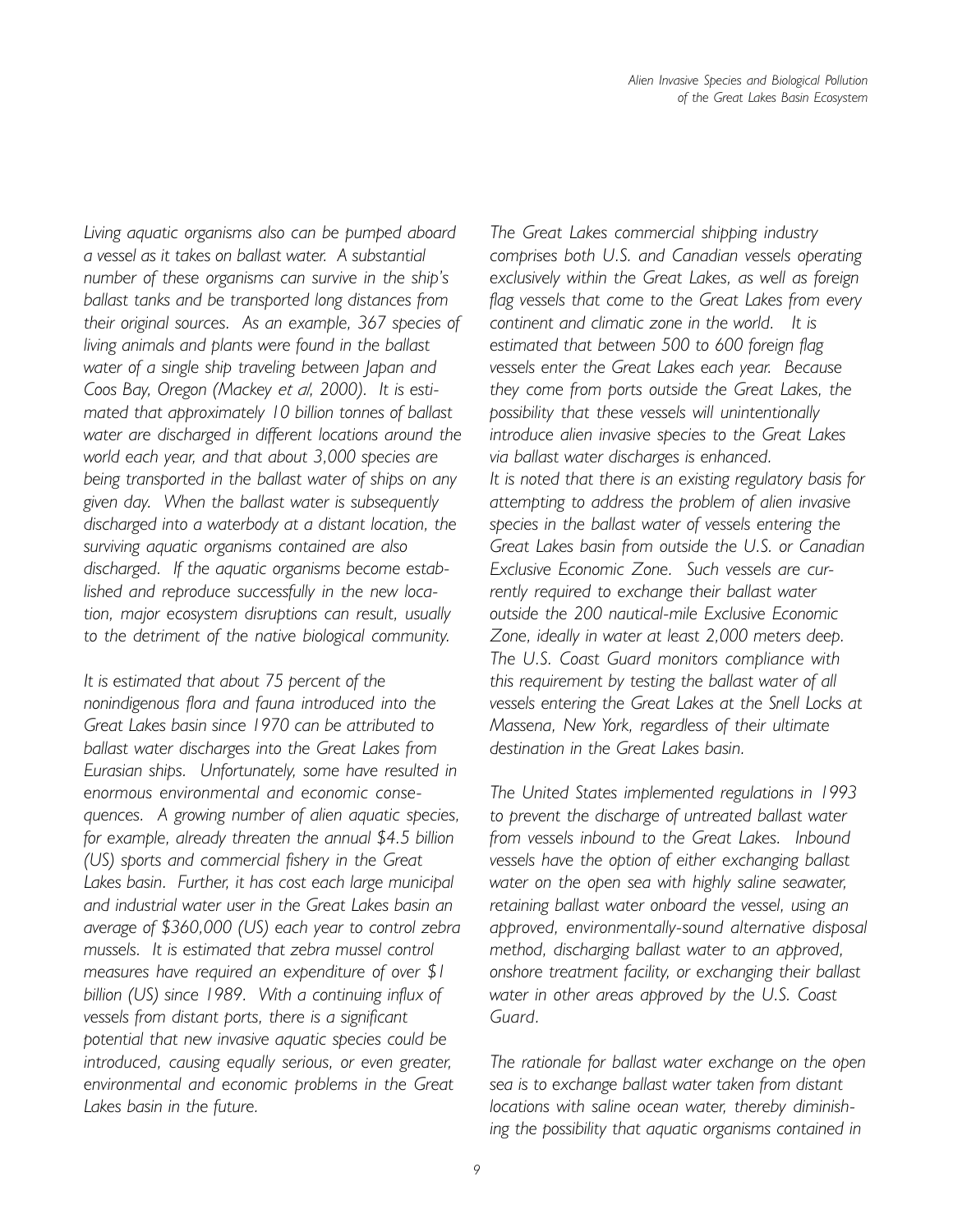

*the water from the distant location are not subsequently discharged in ports visited by the vessel. The measured salinity of the exchanged water in the ballast tanks provides an indication of the efficacy of the ballast water exchange. Conceptually, the saline water should kill any freshwater organisms pumped aboard with ballast water from the initial location. If the saline ballast water is subsequently discharged in freshwater ports, it is assumed that marine organisms contained in it will not survive in the freshwater environment.*

*Although ballast water exchange on the open seas as a primary approach for treating ballast water should continue, available evidence suggests that it is not*

*completely effective in preventing the spread of alien invasive species. The configuration of most ballast tank piping systems, for example, and the internal structure of the tanks reduces the efficiency of ballast water pumping. Thus, 100 percent exchange of the ballast water cannot be guaranteed. Further, the structural components in ballast tanks can trap sediment, eggs, cysts and other living components, which can subsequently be released when the ìemptyî ballast tanks are refilled and their water later discharged in other locations. It also has been found that some freshwater aquatic species have a broad salinity tolerance, and may not be easily killed by the saline ballast water.*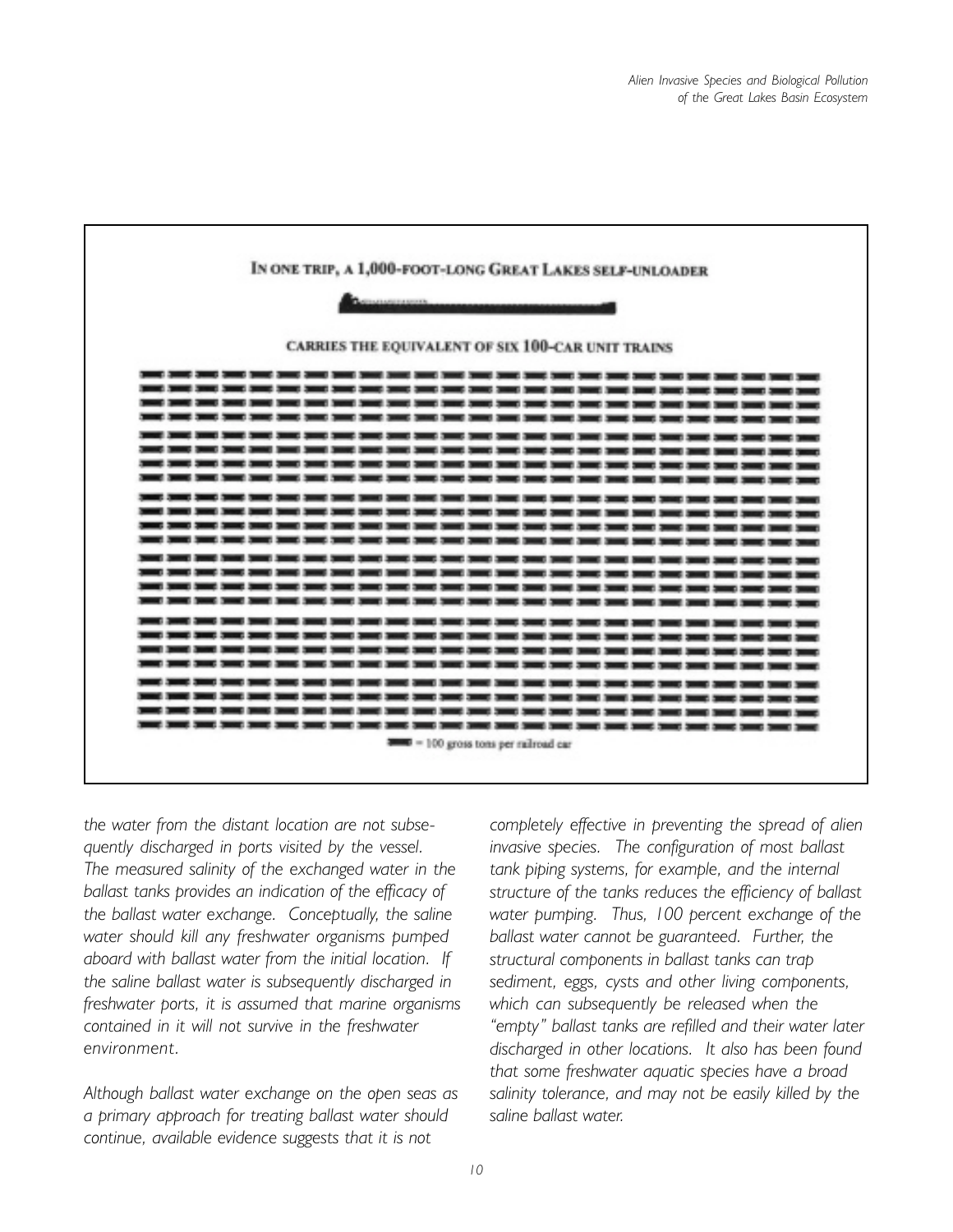*There are other complications preventing full compliance with this ballast water exchange requirement. The National Invasive Species Act (NISA) of 1996, for example, contains a safety exemption preventing the U.S. Coast Guard from enforcing ballast water exchange in the open ocean if it would result in unsafe vessel conditions. In such cases, the U.S. Coast Guard requires vessels claiming a safety exemption either to exchange their ballast water at a protected site within the Exclusive Economic Zone, or seal their ballast tanks prior to entering the Great Lakes basin.*

*U.S. Environmental Protection Agency (EPA) regulations under the U.S. Clean Water Act exempt ballast water discharge from ships (Mackay et al., 2000), thereby allowing vessels to discharge ballast water*

*without a point source discharge permit. The Pacific Environment Advocacy Center is petitioning the EPA to repeal this exemption, suggesting that the Clean Water Act does not give the EPA discretion to exempt ballast water discharges from the permit process, and that ballast water contains biological pollutants as defined in the Clean Water Act. If it ultimately proves successful, vessels discharging ballast water into U.S. waters may require discharge permits under the National Pollution Discharge Elimination System (NPDES), thereby perhaps paving the way for regulating ballast water under the Clean Water Act. The resolution of this petition effort, however, is not clear. Mackay et al. (2000) discuss this and other regulatory instruments with possible application to ballast water discharge.*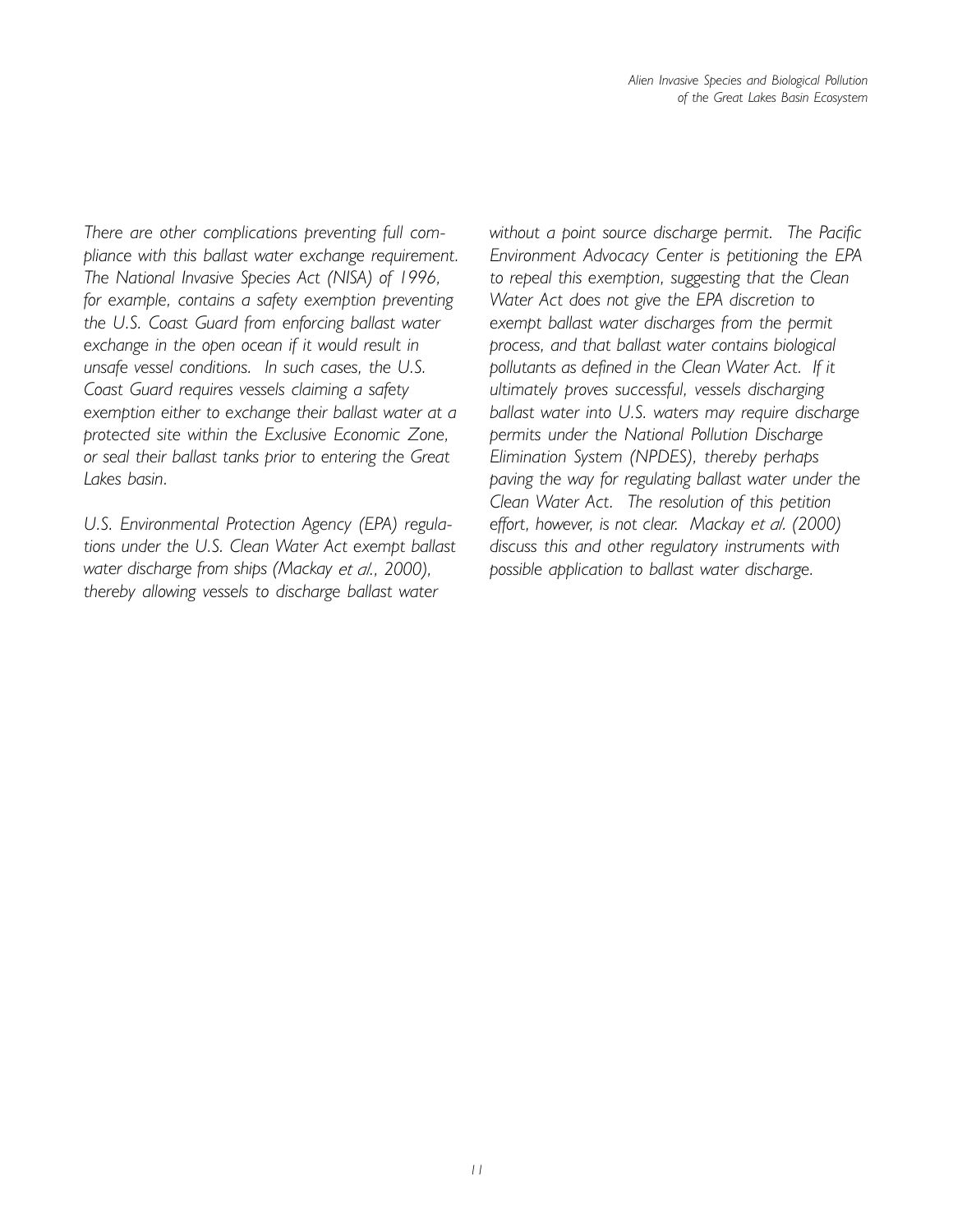*<i>°***....the IJC's Tenth Biennial Report** *on Great L on Great Lakes Water Quality (2000) ater Quality (2000) recommended that the Parties adopt arties adopt and implement the binational ballast and implement binational water research strategy and plan described in the 1996-97 Binational 1996-97 described the 1996-97 Progress Report on Protection of rotection of*

*Great Lakes Water Quality.*<sup>*"*</sup>

*Alien Invasive Species and Biological Pollution of the Great Lakes Basin Ecosystem*

## V. The Great Lakes Water Quality Agreement and Alien Invasive Species

*The Great Lakes Water Quality Agreement contains several annexes directly relevant to the serious problem of alien invasive species in ballast water discharge to the Great Lakes. Annex 4 of the Agreement, for example, calls for the prevention of discharges of harmful quantities of oil or hazardous polluting substances, including those in ship ballast water. Annex 9 calls for a joint contingency plan for*

*responding to "...pollution incidents in the Great Lakes System.î Because alien invasive species can be considered a form of biological pollution, this general principle appears to apply equally well to the environmental impacts of alien invasive species as ìpollutingî substances. Annex 6 of the Agreement requests*

*the United States and Canadian Coast Guard to review, and study if necessary, the practices and procedures relevant ì..to determine if live fish or invertebrates in ballast water discharges into the Great* Lakes constitute a threat to the System.<sup>"</sup>

*The International Joint Commission and Great Lakes Fishery Commission (1990) previously highlighted alien invasive species as an important issue in the Great Lakes basin, recommending that the Parties require ballast water exchange for ships entering the Great Lakes, coordinate programs, promote international standards, and develop a long-term research strategy. More recently, the IJCís Tenth Biennial Report on Great Lakes Water Quality (2000) recommended that the Parties adopt and implement the binational ballast water research strategy and plan described in the 1996-97 Binational Progress Report on Protection of Great Lakes Water Quality. It further recommended that the Parties give the IJC a reference to develop binational standards for ballast water discharges and appropriate methods for implementing the standards.*

*Alien invasive species have received major attention in other venues as well. The U.S. Nonindigenous Aquatic Nuisance Prevention and Control Act of 1990 (NANPCA) provided an institutional framework to (i) promote and coordinate research; (ii) develop and apply prevention and control technologies; (iii) establish national priorities; (iv) educate and inform citizens; and (v) coordinate public programs.*

*The National Invasive Species Act of 1996 reauthorized NANPCA, expanding its scope to include ballast water. The U.S. adopted a regulatory approach to applying the NISA ballast water discharge guidelines. Canada has promoted voluntary guidelines for ballast water ex-*

*change. Both countries have penalties for false reporting by shippers regarding their compliance with the ballast water guidelines.*

*On a global scale, the Parties are working with the International Maritime Organization (IMO) to develop effective international standards for discharged ballast water. This effort, however, is proceeding at a very slow pace. The IMO is also currently drafting a new Annex to MARPOL 73/78, introducing mandatory regulations. Further, the United Nations Convention on the Law of the Sea requires signatory nations to take all measures necessary to prevent, reduce and control the intentional or accidental introduction of alien or new species to any part of the marine environment that may cause significant or harmful changes thereto. Although recent data suggest a strongly onesided movement of alien invasive species to the Great Lakes from other regions, these global activities are nevertheless relevant within the context of the Great Lakes basin representing both a recipient for alien invasive species from abroad, as well as a potential source to other regions of the world.*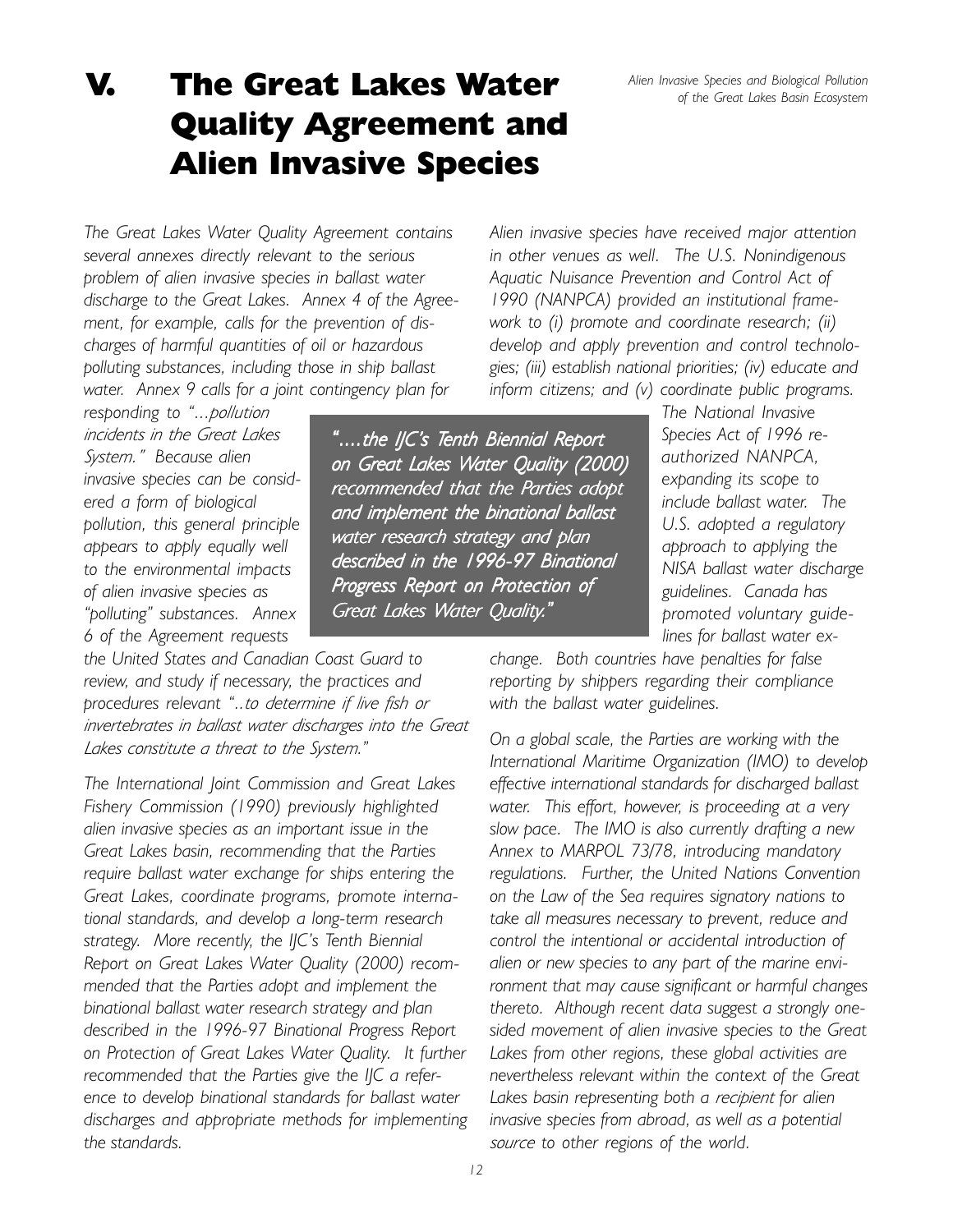*Alien Invasive Species and Biological Pollution of the Great Lakes Basin Ecosystem*

## VI. Ballast Water and NOBOBs

*Approximately 80 percent of the foreign flag vessels* entering the Great Lakes each year report "no ballast *on boardî. Commonly called NOBOBs, they presumably contain no ballast water. However, even vessels with supposedly empty ballast tanks can retain a significant portion of their original ballast water volume. Although they typically contain a substantial quantity of residual ballast water and sediment, NOBOBs are not bound by the open-sea ballast water exchange regulations applicable to ballasted vessels. Available data suggests this residual volume can vary between 59 to 468 metric tonnes, with an average of 158 metric tonnes per vessel.*

*The basic problem with NOBOB vessels is that they typically take on ballast water where they unload their cargo. This ballast water can subsequently mix with the unpumpable residual ballast water and sediment in their ballast tanks. If the ballast water*

*mixture remains in the vessel, no environmental damage will occur. However, after its initial cargo is unloaded, a NOBOB vessel typically will take on cargo at another port in the Great Lakes basin, thereby requiring it to discharge its ballast water mixture, including any living aquatic organisms contained in it. It is estimated that approximately 40 percent of NOBOBs in the Great Lakes basin will fill their ballast tanks with water from one location, and subsequently discharge their ballast water in a different location within the basin. Thus, foreign NOBOB vessels must be categorized as a primary source for the introduction of alien aquatic species to the Great Lakes basin. In contrast, in-lake vessels are more likely to move aquatic organisms from one location to another within the Great Lakes basin. Vessels engaged in coastal trade inside the United States and Canadian Exclusive Economic Zone likely lie somewhere between these extremes.*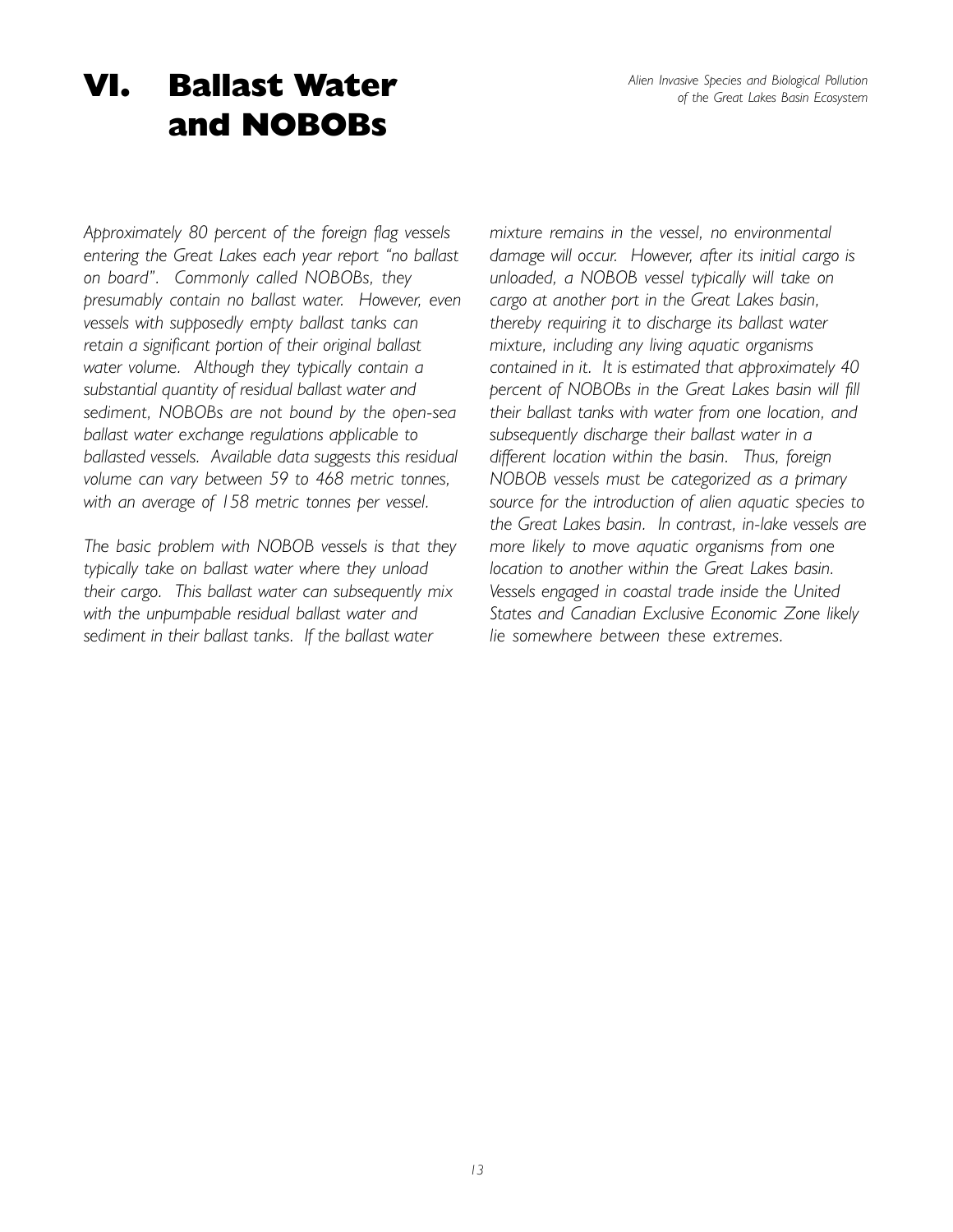# VII. Treatment Alternatives for Ballast Water

*There are several alternative methods for attempting to address the problem of alien invasive species associated with ballast water, including:*

- *ï* **reducing alien invasive species taken on board;**
- **ï retaining ballast water on board;**
- **ï exchanging ballast water at sea;**
- **ï treating ballast water onboard ships; and**
- **ï creating ballast water in onshore facilities.**

*The Great Lakes Water Quality Board believes a preventative approach is always preferable to trying to cope with a problem after it has occurred. Experience has indicated again and again that it invariably costs less to implement a preventative approach than a reactive approach. A preventative approach to alien invasive species can significantly reduce the overall ecosystem damage. Further, successful invasions of alien aquatic species are even more difficult to clean up contaminants in water. Accordingly, prevention of alien invasive species being discharged with ballast water can take the form of reducing or eliminating the possibility of taking living aquatic organisms onboard in the first place, or alternatively insuring either that the ballast water is not discharged or is only discharged after appropriate treatment to kill any living aquatic organisms it contains.*

#### Filtration

*Possible actions at the source of the ballast water focus on reducing or eliminating aquatic organisms in the ballast water pumped into a vesselís ballast tanks. One possibility for the ballasting phase is to filter the incoming ballast water, thereby preventing the uptake of aquatic organisms with the ballast water. If the ballast water contains no living aquatic organisms, it can safely be discharged in other locations. Filtra-* *tion also can be used to treat ballast water prior to its discharge.*

*Available data suggest that filtration is effective for filtering sediments and aquatic organisms out to a length of about 20-100 microns, and that it is 95-99 percent effective against zooplankton and 60-80 percent effective against smaller planktonic organisms (Mackay et al., 2000). Identified limitations to filtration include the size and cost of the needed equipment, the large water volume to be filtered, its efficacy under different operating conditions, and its ineffectiveness in addressing microbial and viral contaminants. Accordingly, the Great Lakes Water Quality Board welcomes the ongoing studies di-*



*rected to evaluating and quantifying the effectiveness of filtration as a control option for alien invasive species,*

*zebra mussels encrust an intake pipe*

*which is being conducted by the Northeast-Midwest Institute on behalf of the Great Lakes Governors, via funding from the Great Lakes Protection Fund. When completed, these studies should provide valuable data and information on the overall utility of this approach for the Great Lakes basin.*

#### Ballast Water Exchange

*Several onboard treatments are applicable to vessels enroute to the Great Lakes. The most commonly applied method is the previously identified ballast water exchange on the open sea, ideally done outside the 200 nautical-mile Exclusive Economic Zone, in waters at least 2,000 meters deep. However, the inability to ensure 100 percent flushing of the ballast tanks, and the broad tolerance of many*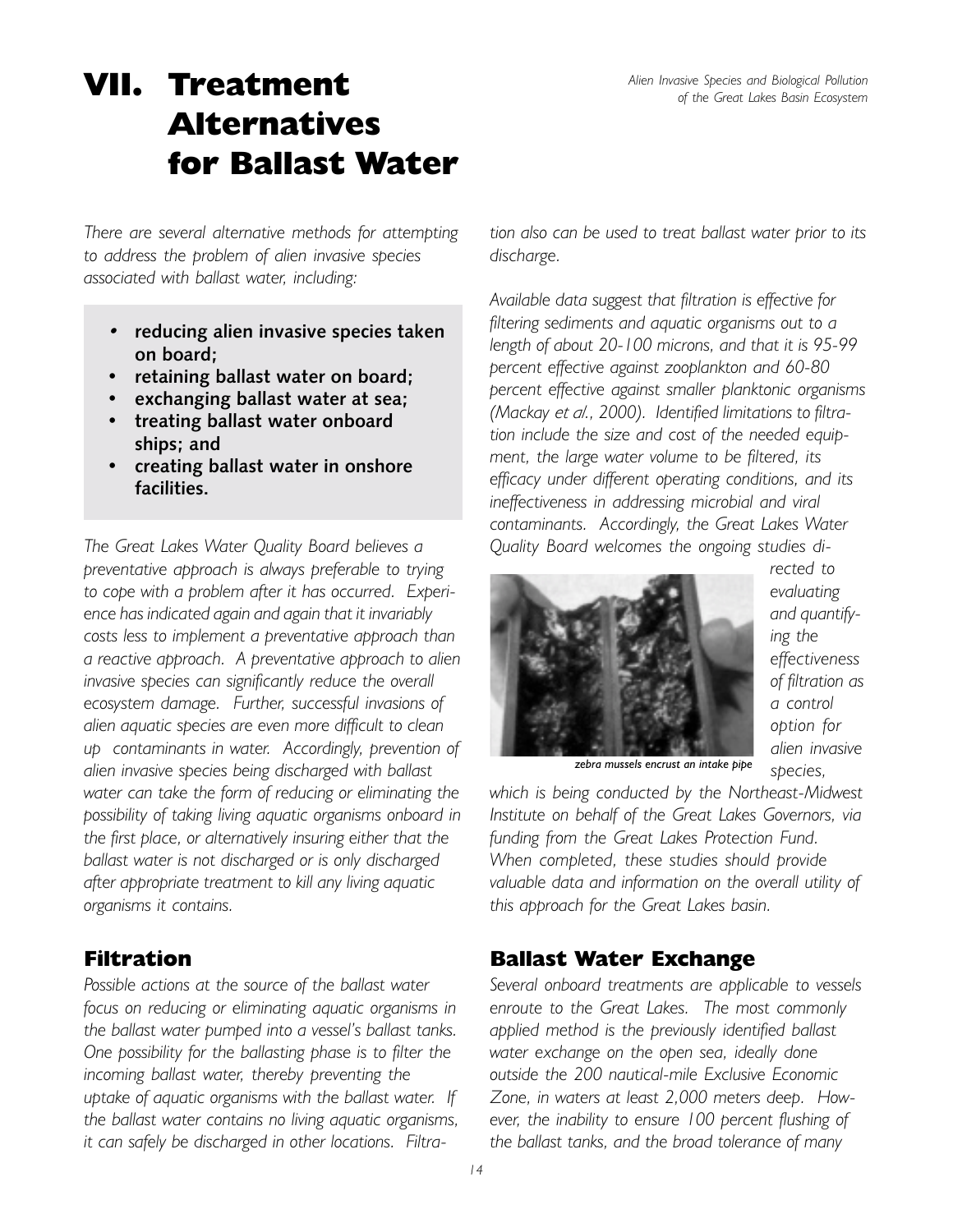*aquatic species to saline ocean water, are limitations to this approach. The ability of NOBOBs to retain a significant quantity of residual ballast water, as well as eggs, cysts and other living biological material that can be discharged with the ballast water, also continues to constitute a limitation to this approach.*

### Ultraviolet Light

*Onboard treatment possibilities focus on disinfecting the ballast water. One method is the use of ultraviolet light to kill living aquatic organisms. However, because the water must be virtually free of suspended particles for this to be effective, it has been proposed primarily as a secondary treatment for ballast water that has already been filtered. It is subject to the same flow, volume and operating limitations as filtration, although it appears to be more effective for killing bacteria and viruses.*

#### Heat

*Another approach is to heat the ballast water to a temperature that will destroy living aquatic organisms contained in it. However, in additional to requiring a lengthy treatment time, this method also requires a reliable heat source for treating large volumes of ballast water. It also does not appear to be effective against many bacteria and viruses.*

#### Ozone

*Ozone has been suggested as a ballast water disinfectant. However, ozone can react with bromides in seawater. Accordingly, its optimal use may be restricted to vessels already confined to the Great Lakes basin.*

### Biocide Chemicals

*The use of biocide chemicals to disinfect ballast waters also is being evaluated. This approach involves dosing ballast water with sufficient levels of* *chemicals to kill living aquatic organisms contained in it. Several candidate chemicals being evaluated at the present time include hypochlorite (chlorine), gluteraldehyde and paracetic acid. Other candidates may exist.*

### Onboard Retention

*A direct approach for application to vessels already within the Great Lakes is to physically retain the ballast water onboard the ships during their passage. However, restricting a ship from discharging ballast water when it takes on cargo also restricts its maximum cargo load, with economic consequences.*

#### Onshore Treatment

*Another alternative is to discharge the ballast water into onshore treatment facilities. However, there are presently few onshore treatment facilities in the Great Lakes basin capable of handling the large volumes of ballast water from shipping vessels. Therefore, a major capital investment in onshore water reception facilities would be required to avoid serious disruption of commercial vessel operations. Vessels also would have to be modified to pump ballast water ashore. Consequently, this option is generally not considered economically feasible at this time.*

#### Needed Research

*Research on other possible sources of alien invasive species, as well as their life cycles and potential interactions with indigenous biological communities, is urgently needed. The successful invasion by round goby in the Great Lakes basin, for example, followed the successful invasion by zebra mussels, its primary food source. It is reasonable to assume, therefore, that future infestations may "piggyback" on previous successful infestations. There are doubtless more subtle relations between the spread of alien invasive species and such generic issues as climate change and human health.*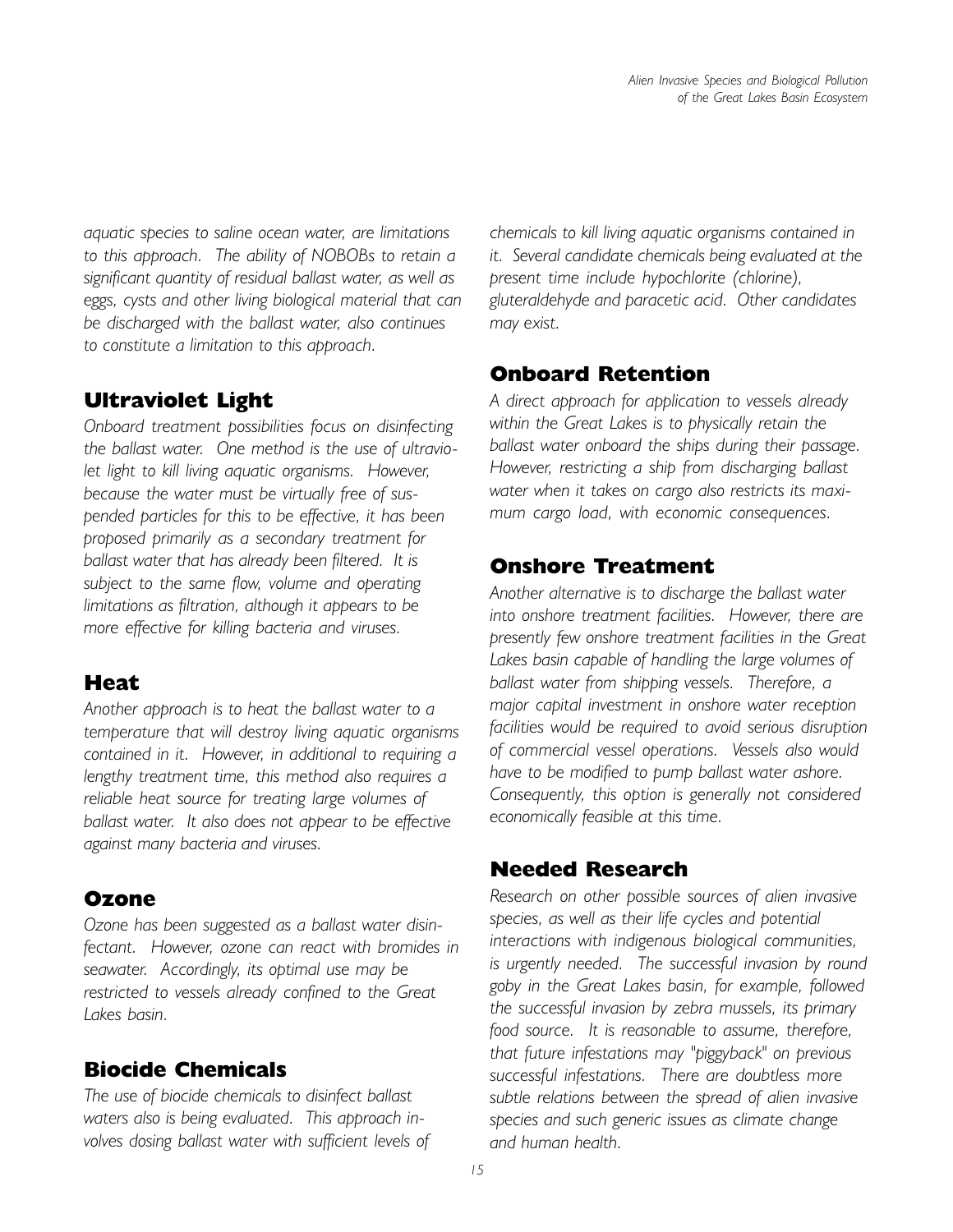### VIII. Recommendations

### Recommendations for Addressing Ballast Water as a Source of Alien Invasive Species to the Great Lakes Basin

*Given the economic importance and magnitude of the Great Lakes shipping industry, the Great Lakes Water Quality Board acknowledges that there is no easy solution to the problem of alien aquatic species in ballast water. In fact, a mix of measures may ultimately be required to adequately address this problem. Nevertheless, recent successful invasions of the Great Lakes basin ecosystem by nonindigenous aquatic species have already caused major ecosystem disruptions, as well as significant economic consequences, that cannot easily be reversed. Research also highlights the significant potential for future successful invasions. It is estimated, for example, that the potential exists for up to 33 new alien species to invade the Great Lakes basin ecosystem in the foreseeable future, primarily from the Ponto-Caspian region (Ricciardi and MacIsaac, 2000).*

*The Great Lakes Water Quality Board acknowledges, and does not wish to duplicate, the actions already undertaken by the Parties and others to address the issue of alien invasive species in the Great Lakes basin. At the same time, however, the board believes that many of these actions are uncoordinated and inconsistent. An obvious inconsistency, for example, is the application of a regulatory versus voluntary approach to ballast water exchange requirements in different portions of the basin. Accordingly, the Great Lakes Water Quality Board believes a comprehensive, preventative binational approach is a fundamental requirement for insuring necessary actions to combat this serious problem in the Great Lakes basin are undertaken in an expeditious, efficient and cost-effective manner. The fact that the Great Lakes basin is both a recipient for alien* *invasive species from abroad, as well as a potential source of alien invasive species to other locations further highlights the importance of properly addressing this problem.*

*The Great Lakes Water Quality Board offers several recommendations to the Commission regarding ballast water and alien invasive species, and highlights the need for acquiring additional data and information to increase our understanding of the overall problem, and to assist the Parties in developing longterm, environmentally-compatible solutions.*

### (A) Binational ballast water discharge standards

*The Great Lakes Water Quality Board recognizes the technical difficulties in preventing the introduction of alien invasive species into the Great Lakes basin via ballast water exchange. The particular role of NOBOBs, which comprise about 80 percent of the vessels entering the Great Lakes from foreign ports and which are not subject to the mandatory testing and enforcement action associated with ballasted vessels, in exacerbating the problem was previously highlighted. Accordingly, some means of addressing the residual ballast water problems associated with NOBOBs is urgently needed.*

*The Great Lakes Water Quality Board believes the most direct way to protect the Great Lakes from the introduction of alien invasive species in ballast water is to develop and enforce binational ballast water discharge standards that must be met by all vessels discharging ballast water in any form or location within the Great Lakes basin. Effective application and enforcement of binational ballast water discharge standards will help ensure alien invasive species from this source do not become successfully established in*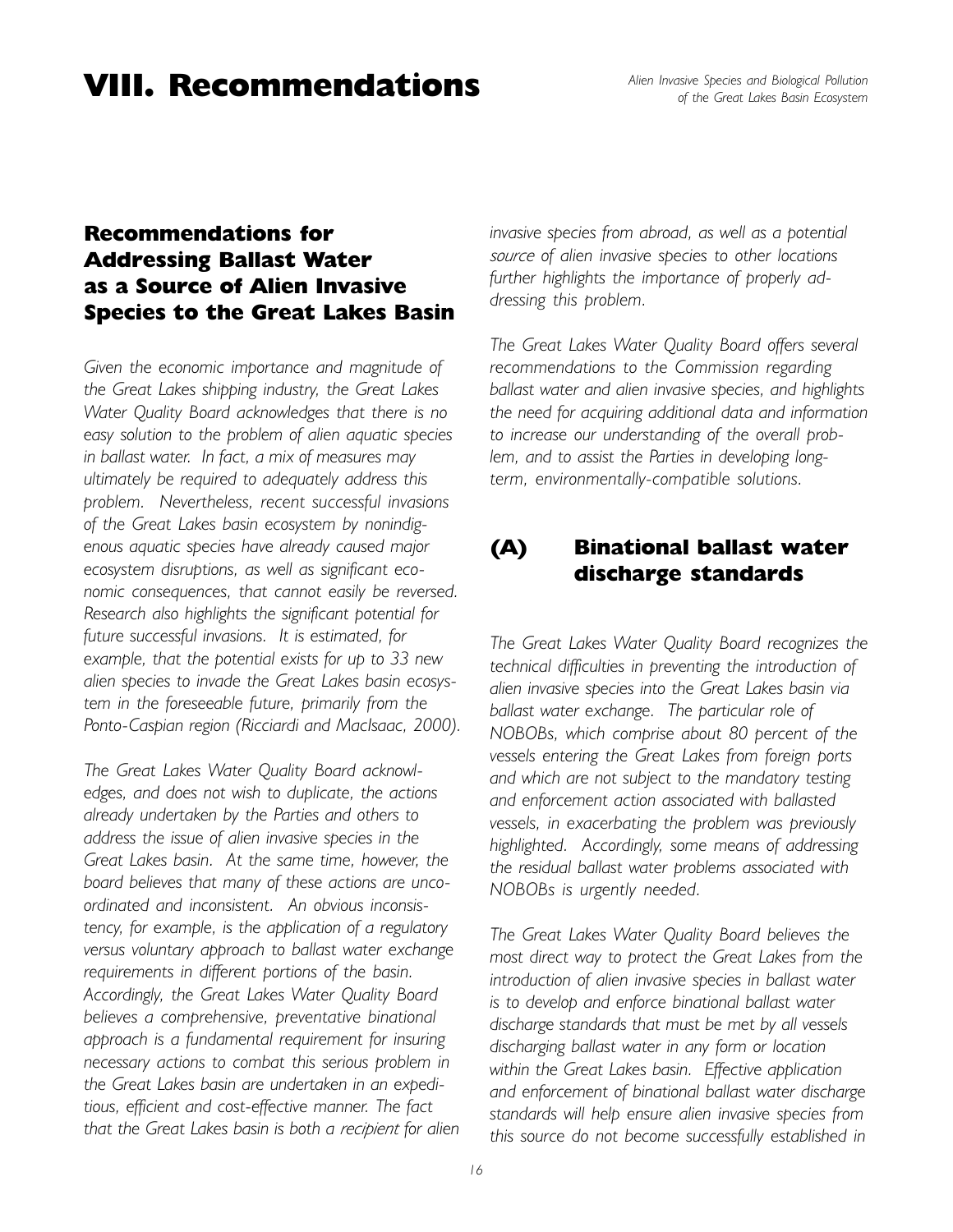*the Great Lakes. To this end, the board also acknowledges, and awaits the outcome of, the work being undertaken by the Ballast Water and Shipping Committee of the Aquatic Nuisance Species Task Force to develop a realistic standard for ballast water discharges. When developed, the board believes the Parties should seriously consider its application throughout the Great Lakes basin.*

As the core of a preventative, binational ap*proach for addressing the serious threat of alien invasive species (AIS) in the Great Lakes basin, the Commission should recommend to the Parties that effective binational ballast water discharge standards be developed, implemented and enforced throughout the Great Lakes basin as rapidly as possible. Further, the Commission should recommend the Parties prohibit the discharge of ballast water of any type into the Great Lakes basin from ballasted vessels and from vessels reporting no ballast on board (NOBOBs), whatever their origin, that do not meet the binational standards while they are within the Great Lakes basin.*

### (B) Technologies to achieve ballast water discharge standards

*The Great Lakes Water Quality Board recognizes that it may be decades before technologies to achieve effective ballast water discharge standards are developed and applied. Therefore, in order to expeditiously implement and enforce standards, additional resources must be directed immediately to the development and testing of effective long-term ballast water treatment technologies. This will require more intensive efforts on the part of the Parties, shippers and other relevant stakeholders.*

*Additional research on the life cycles of alien species that have invaded, or which may invade the Great Lakes basin ecosystem in the future is needed. Greater knowledge on this topic will assist the Parties in determining the most vulnerable or sensitive stage in the life cycle of alien species where specific prevention or control technologies may be most effective. Equally important is knowledge of the potential interactions of alien species with indigenous species, and how these interactions may facilitate successful invasions. Research efforts directed to preventing the spread of alien invasive species to other waterbodies, both inside and outside the Great Lakes basin, also are needed.*

**ï** *To aid in achieving the binational ballast water discharge standards, the Commission should recommend that the Parties, in cooperation with shippers and other relevant stakeholders, facilitate an immediate and significant investment in resources directed to the development of effective, long-term ballast water treatment technologies (e.g., filtration, ultraviolet light, heat, ozone), either onboard vessels or through onshore facilities. The Parties should also facilitate research directed to studying the life cycles of alien species with the greatest potential for invading the Great Lakes basin ecosystem, including identification of their potential interactions with, and impacts on, indigenous aquatic species.*

*Recognizing the continuing threat of alien invasive species, while long-term development work continues on a fast-track pace, the Great Lakes Water Quality Board believes the Parties should consider the use of chemical treatment on a short-term, emergency basis as a stop-gap measure to combat the spread of invasive species via ballast water discharges.*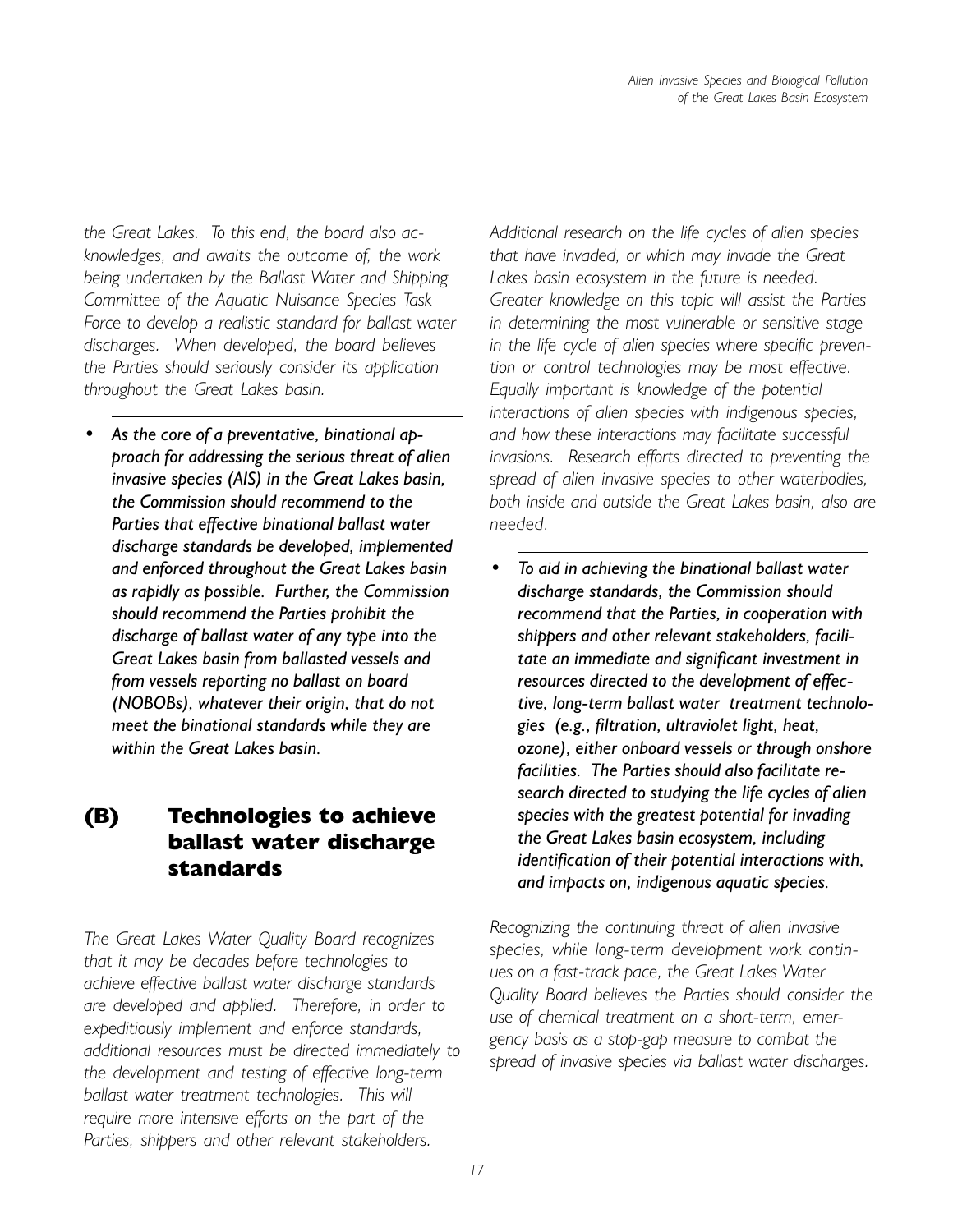Until acceptable long-term treatment technolo*gies are developed for treating ballast water to achieve the binational discharge standards, the Commission should recommend that the Parties give serious consideration to chemical treatment of ballast water as a short-term, emergency measure for all vessels entering the Great Lakes from outside the Exclusive Economic Zone. To facilitate the short-term, emergency use of chemical treatment, the Commission should recommend that the Parties, in cooperation with shippers and other relevant stakeholders, undertake appropriate testing and evaluation activities to determine the efficacy of alternative chemicals, including effective biocide chemical dosages, relative costs, onboard handling requirements and vessel safety, and potential environmental impacts of treated ballast water discharges. The Parties should develop and apply a uniform protocol for evaluating the results from the testing and evaluation program for application throughout the Great Lakes basin.*

#### (C) Best management practices for sediment control

*The presence of sediment in ballast tanks interferes with virtually all technologies currently being considered for treating ballast water for alien invasive species. Thus, sediment can interfere with achievement of binational ballast water discharge standards, by directly interfering with treatment process(es) being applied. It also can become encrusted on cross members, beams and other physical structures within ballast tanks, providing a medium for trapping cysts, eggs and other forms of aquatic life, which can subsequently be released in ballast water discharges. The Great Lakes Water Quality Board believes,*

*therefore, that implementing best management practices for sediments will facilitate achievement of binational ballast water discharge standards. It also believes that vessels employing best management practices are likely to be more amenable to implementing other control measures for alien invasive species in ballast water. As an example, shippers previously voluntarily reduced the speed of vessels in the St. Lawrence Seaway to reduce shoreline erosion. Implementing best management practices for sediment control represents a similar positive action on the part of shippers and will contribute to enhancing the state of the Great Lakes basin ecosystem. To this end, the Great Lakes Water Quality Board believes that the Parties should publicly recognize shippers employing best management practices for sediments, as a positive achievement to be emulated.*

*ï The Commission should recommend to the Parties that shippers and other relevant stakeholders immediately implement best management practices for ballast tank sediment control for all vessels entering the Great Lakes basin. The Commission should also recommend that the Parties undertake a program to publicly recognize the efforts of shippers engaged in good management practices.*

#### (D) Shipping vessel design modifications

*Involvement of the shipping industry is essential for addressing the problem of alien invasive species in ballast water. With this observation, the Great Lakes Water Quality Board supports the general principle of allowing the shipping industry some flexibility regarding methods to be employed to address this*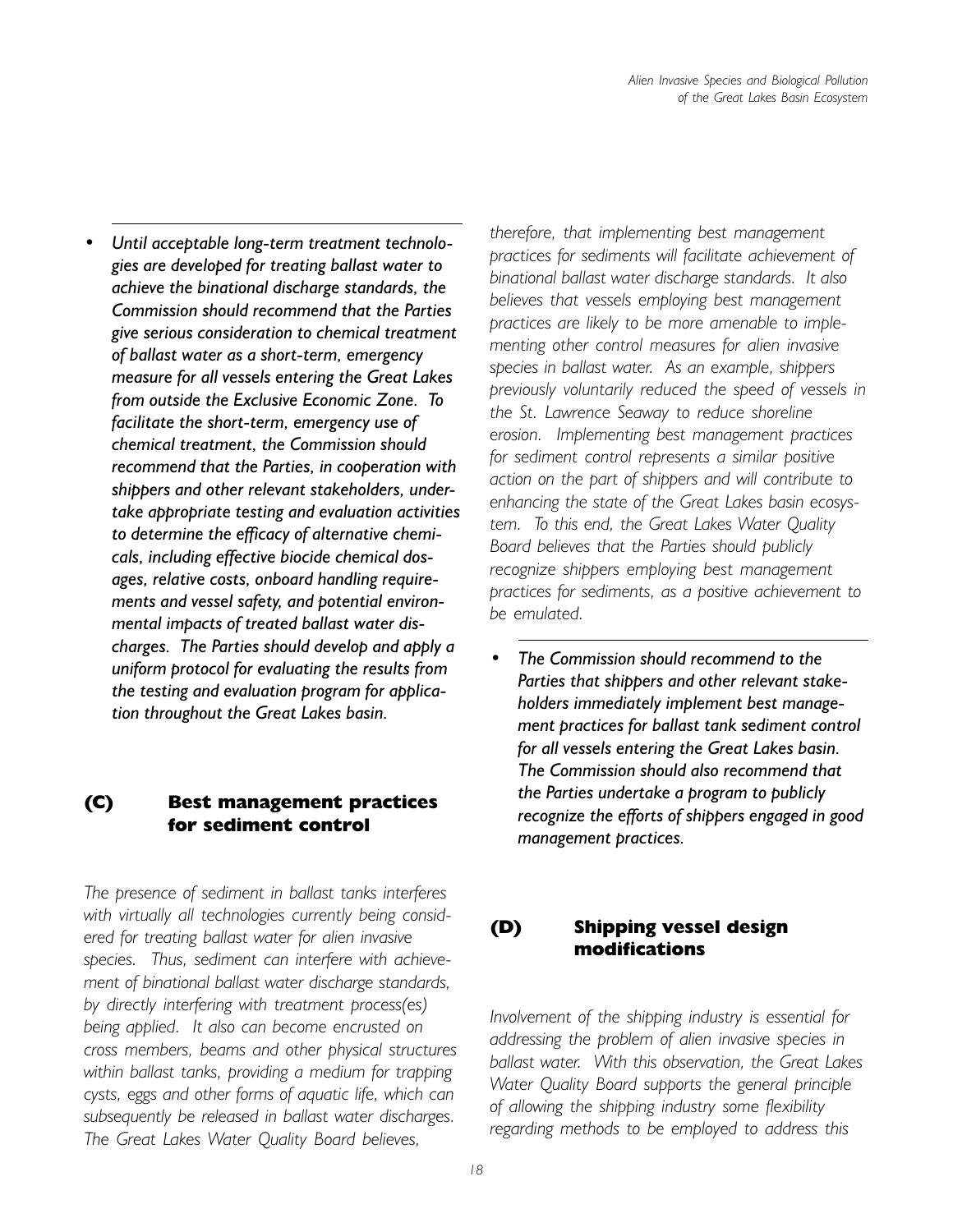*problem, including consideration of the particular role of NOBOBs in this process.*

*Ship design is an important consideration for enhancing the efficacy of alternative technologies to achieve ballast water discharge standards. Inappropriate siting of pump intakes and water outlets in ballast tanks, for example, is a major constraint to complete flushing of vessel ballast tanks in open-sea ballast water exchange. Thus, appropriate ship design can facilitate the effective application of the various technologies being considered for disinfecting ballast water, both for existing and future vessels. Further, in considering vessel design modifications, including both retrofitting existing vessels and in designing new vessels, any requirements of the Parties should be consistent with other proposed international standards.*

*The Great Lakes Water Quality Board notes that the International Maritime Organization (IMO) is studying the issue of vessel design modification. Although the pace of discussion continues to be slow, the board urges the Parties to assist the IMO to the maximum extent in its relevant activities on this issue.*

**ï** *The Commission should recommend to the Parties that, as rapidly as possible, shippers incorporate vessel design modifications as appropriate for existing and new vessels, as a means of facilitating ballast water exchange on the open seas, and the effectiveness of other measures being considered (e.g., chemicals, filtration, ultraviolet light, heat) for treating ballast water to meet binational discharge standards. The Commission should also assist the Parties as appropriate in their interactions with the International Maritime Organization on the issue of vessel design modifications as a means of addressing the problem of alien invasive species in ballast water.*

#### (E) Contingency plans for alien invasive species

*The Great Lakes Water Quality Board commends the various efforts undertaken by the Parties, shippers and environmental nongovernmental organizations to address the problem of alien invasive species in the Great Lakes basin ecosystem. However, the board also believes these efforts are generally characterized by differing goals, programs, resources and timetables, resulting in inconsistent and uncoordinated actions. Equally problematic is the lack of clear guidance regarding the myriad of state, provincial and federal agencies with authority for various aspects of this issue, as well as the role of the multiple commissions, panels and environmental nongovernmental organizations involved in it. As a result, it is difficult to identify what agency(ies) are addressing what aspects of this issue, thereby insuring confusion in identifying problems and implementing appropriate follow-up actions to the discovery of new alien invasive species in the Great Lakes.*

*The Parties are responsible for developing comprehensive local, regional and joint contingency response plans to address discharges of oil and hazardous substances into the Great Lakes basin associated with shipping vessels, as outlined in Annexes 5, 6 and 9 of the Great Lakes Water Quality Agreement. It is a next logical step, therefore, to ensure that emergency situations involving alien invasive species are handled with the same priority as discharges of oil and hazardous polluting substances. Clear procedures and lines of responsibility must be identified for appropriate discovery, response and enforcement actions to this problem. It is not too dramatic to envision some type of alien invasive species "SWAT team" approach, with the capability to respond rapidly to identification of new alien species in the Great Lakes basin, including appropriate monitoring, assessment and control measures.*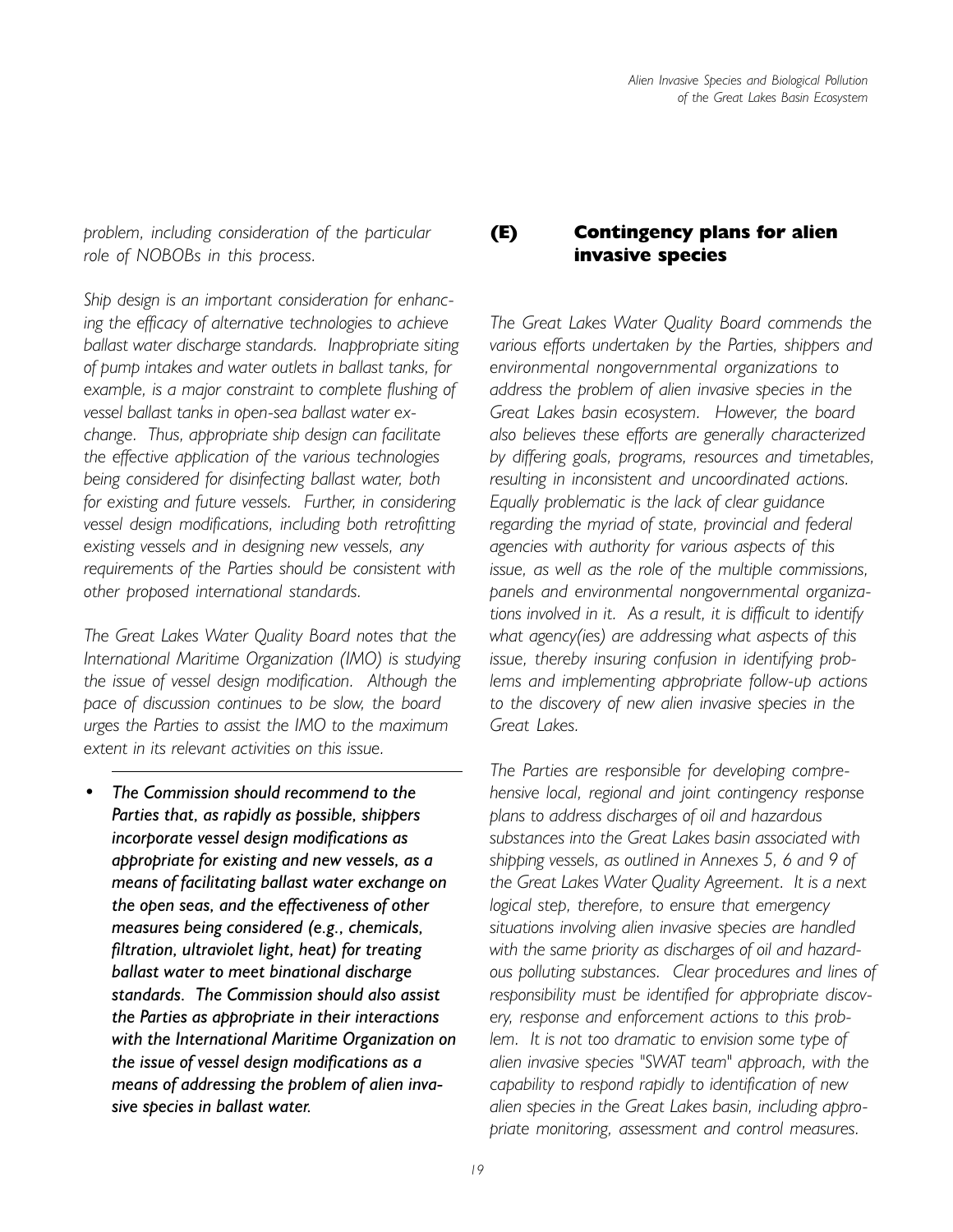*ï The Commission should recommend that the Parties develop and implement effective contingency plans for responding to (i) the accidental discharge of untreated ballast water resulting from a collision or grounding of a vessel in the Great Lakes basin; (ii) the initial discovery of a new alien invasive species in the Great Lakes basin ecosystem; and (iii) the discovery of an alien invasive species in a region previously thought to be free of such organisms. The Commission should also recommend that the Parties clearly identify the responsible agencies and lines of authority for addressing alien invasive species in the Great Lakes basin, and ensure the information is readily available throughout the basin. Further, the Commission should recommend that the Parties facilitate systematic monitoring throughout the Great Lakes basin as a means of assessing the extent of current infestations, as well as facilitating early detection of new alien invasive species.*



rinsing plankton net on the University of Michigan research vessel, "Laurentian"